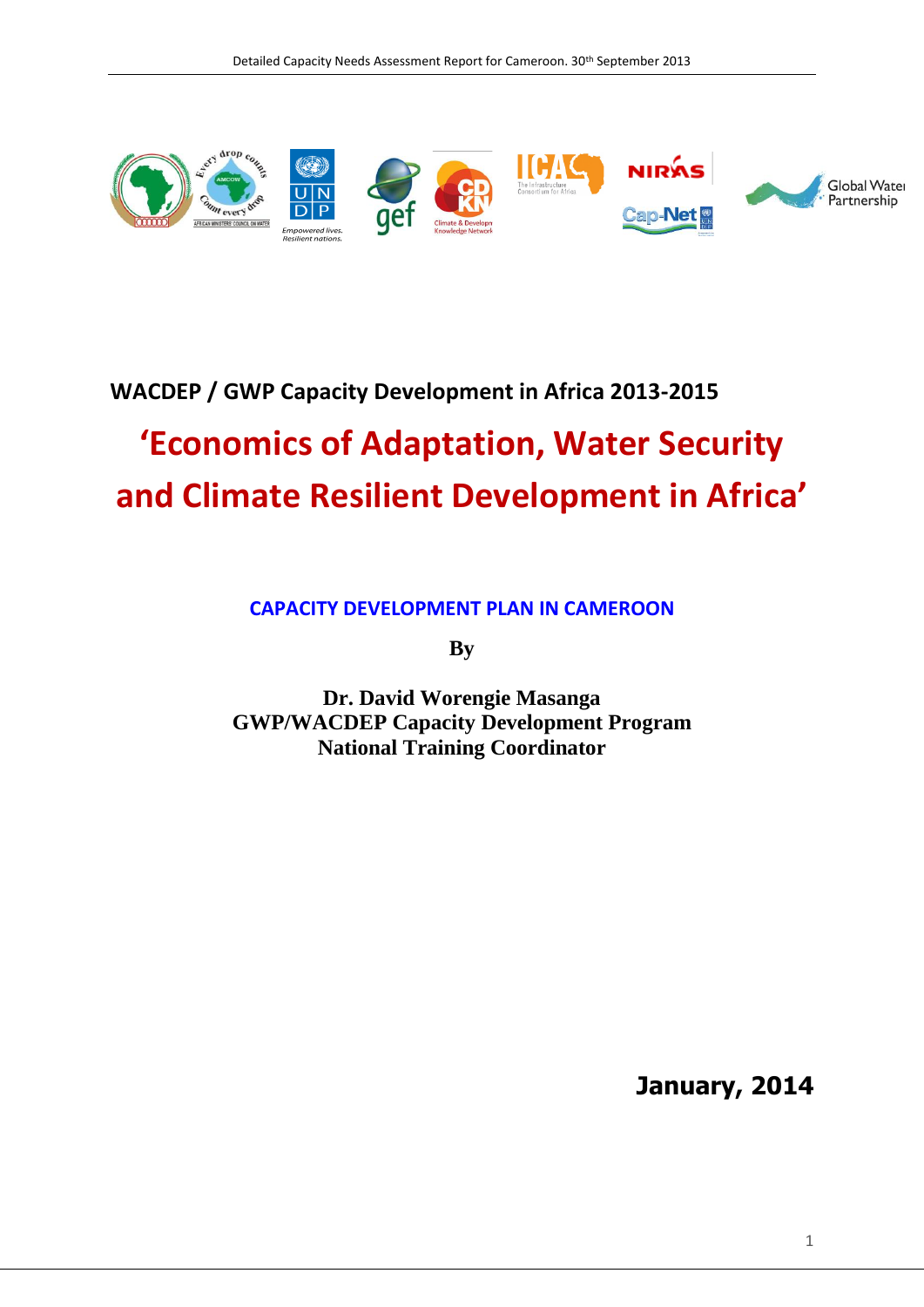## **TABLE OF CONTENTS**

| 2. WACDEP- Capacity Development Programme, objectives and expected outputs  6 |
|-------------------------------------------------------------------------------|
|                                                                               |
|                                                                               |
|                                                                               |
|                                                                               |
|                                                                               |
|                                                                               |
|                                                                               |
|                                                                               |
|                                                                               |
|                                                                               |
|                                                                               |
|                                                                               |
|                                                                               |
|                                                                               |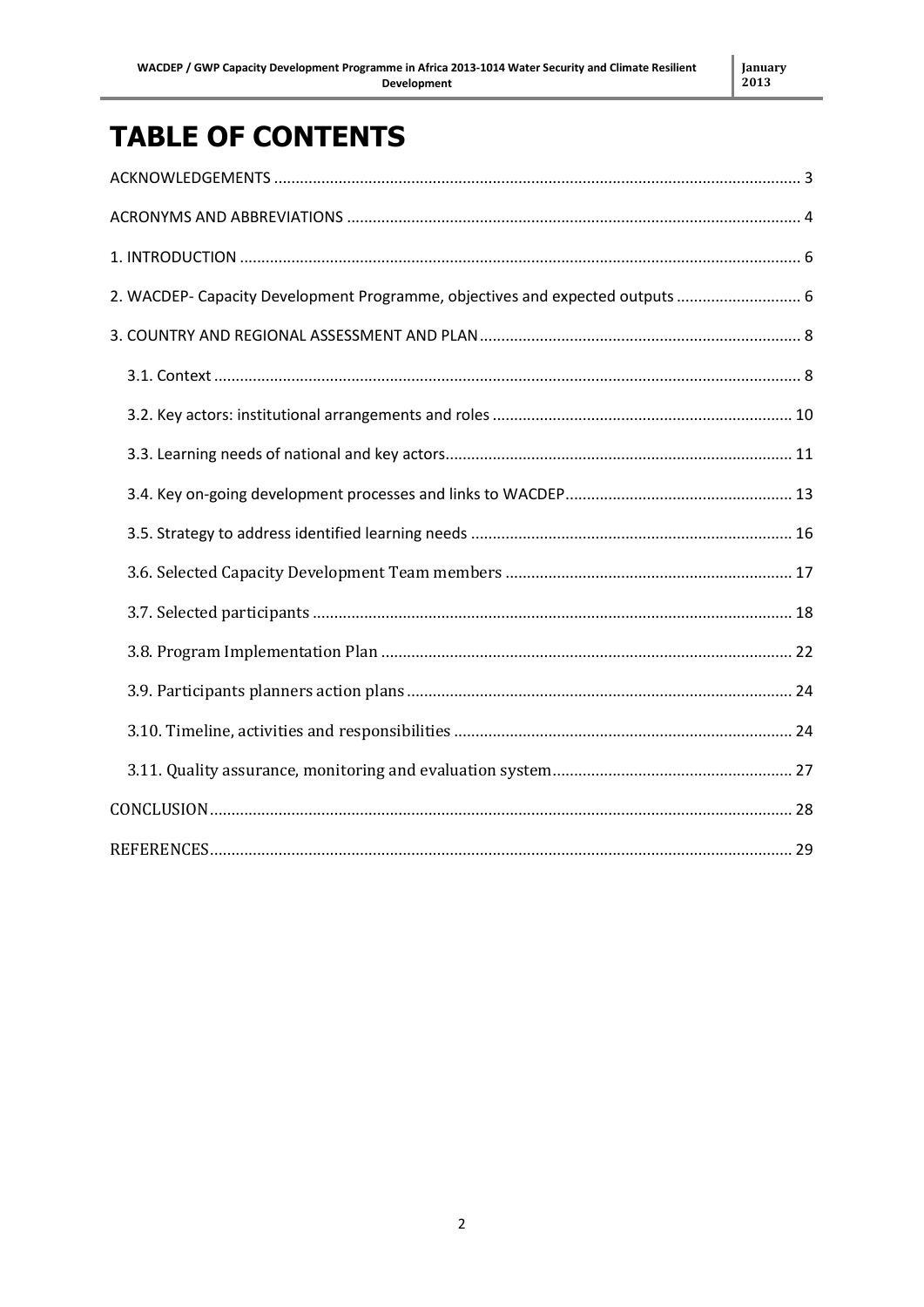#### <span id="page-2-0"></span>**ACKNOWLEDGEMENTS**

The National Training Coordinator (NTC) would like to acknowledge the able assistance received from the team of the Global Water Partnership (GWP) National office in Yaoundé. They were more than ready not only to make available the necessary documents but also indicated where the other documents could easily be obtained.

The NTC is also thankful to the potential participants and trainers, and for the program, and their institutions, for the valuable information provided on some key issues relating to capacity development needs for mainstreaming water security and climate change resilience into development planning processes in Cameroon.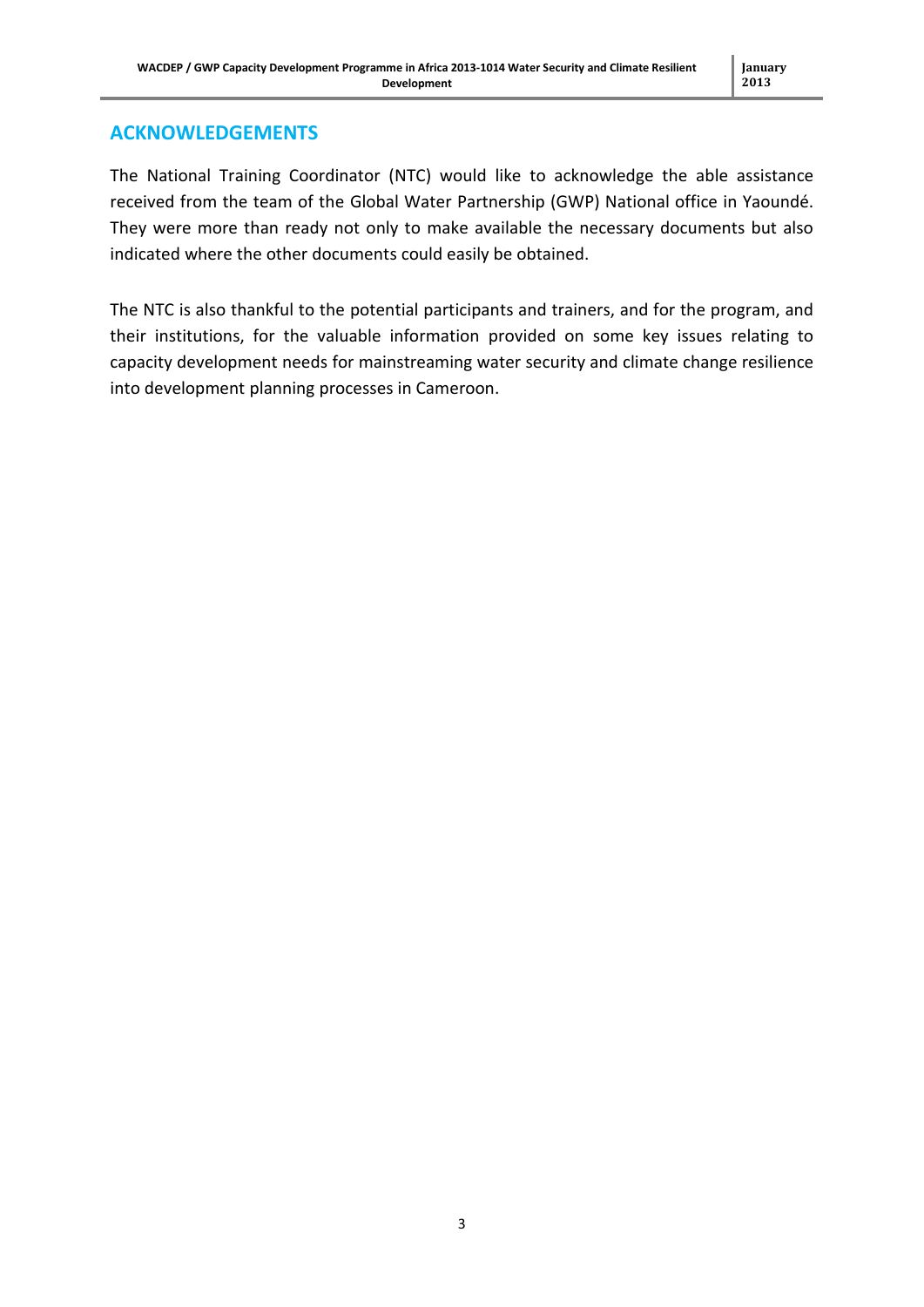#### <span id="page-3-0"></span>**ACRONYMS AND ABBREVIATIONS**

| AMCOW           | African Ministers' Council on Water                                 |
|-----------------|---------------------------------------------------------------------|
| <b>CAMWATER</b> | Cameroon Water Utilities Corporation                                |
| <b>CAPNET</b>   | Capacity Building Network for Integrated Water Resources Management |
| <b>CDE</b>      | "Camerounaise des Eaux"                                             |
| <b>CDKN</b>     | Climate and Development Knowledge Network                           |
| <b>CEEPA</b>    | Centre for Environmental Economics and Policy in Africa             |
| <b>CIFOR</b>    | Center for International Forestry Research                          |
| <b>CMN</b>      | Cameroon Mangrove Network                                           |
| <b>CoFCCA</b>   | Congo Basin Forests and Climate Change Adaptation"                  |
| <b>ECCAS</b>    | Economic Community of Central African States                        |
| <b>EDC</b>      | <b>Electricity Development Corporation</b>                          |
| <b>FCPF</b>     | Forest Carbon Partnership Facility                                  |
| <b>GEF</b>      | <b>Global Environment Facility</b>                                  |
| <b>GESP</b>     | Growth and Employment Strategy Paper                                |
| <b>GWP</b>      | Global Water Partnership                                            |
| <b>HYCOS</b>    | Hydrological Cycle Observing System                                 |
| <b>IWRM</b>     | Integrated Water Resources Management                               |
| <b>LCBC</b>     | Lake Chad Basin Commission                                          |
| <b>MINADER</b>  | Ministry of Agriculture and Rural Development                       |
| <b>MINEPAT</b>  | Ministry of Economy, Planning and Regional Development              |
| <b>MINEPDED</b> | Ministere de l'Environment, de la Protection de la Nature, et du    |
|                 | Developpement Durable                                               |
| <b>MINFI</b>    | Ministry of Finance                                                 |
| <b>MINMAP</b>   | Ministry of Public Contracts                                        |
| <b>MINRESI</b>  | Ministry of Scientific Research and Innovation                      |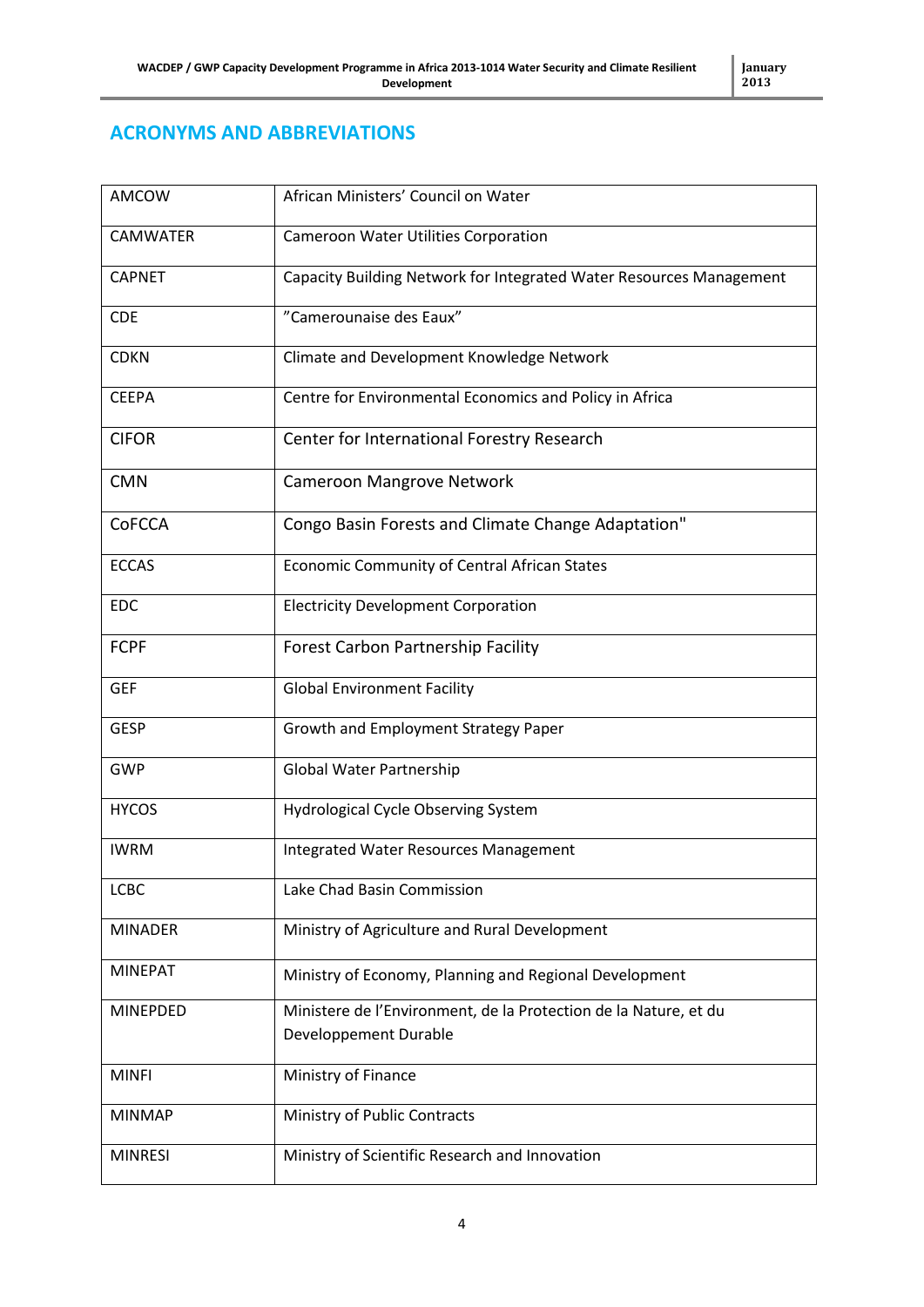| <b>NAP</b>    | <b>National Adaptation Plan</b>                                                          |
|---------------|------------------------------------------------------------------------------------------|
| <b>NBSAP</b>  | National Biodiversity Strategy and Action Plan                                           |
| <b>NTC</b>    | <b>National Training Coordinator</b>                                                     |
| <b>ONACC</b>  | National Climate Change Observatory                                                      |
| <b>REDD</b>   | Reduce Emissions from Deforestation and Forest Degradation                               |
| REDD+         | Reduce emissions from deforestation and forest degradation, and enhance<br>carbon stocks |
| R-PIN         | REDD Readiness Project Idea Note                                                         |
| $R-PP$        | <b>Readiness Preparation Proposal</b>                                                    |
| <b>UNDP</b>   | United Nations Development Program                                                       |
| <b>WACDEP</b> | Water, Climate and Development Program                                                   |
| <b>WWF</b>    | World Wildlife Fund                                                                      |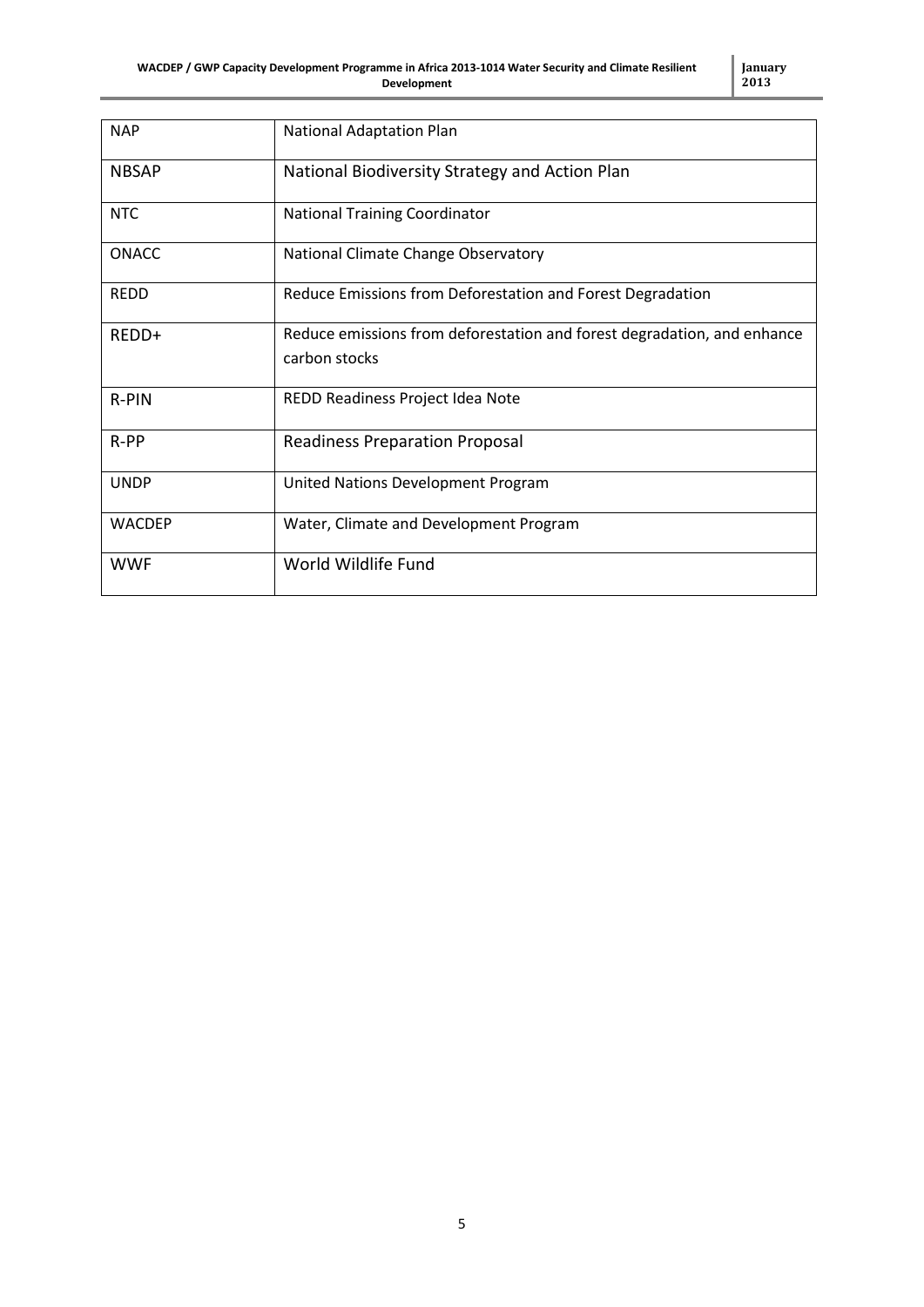#### <span id="page-5-0"></span>**1. INTRODUCTION**

Elaborated under the implementation of Water, Climate and Development Programme (WACDEP), the present document is the capacity development program for the implementation of the WACDEP Capacity Development Programme in Cameroon from October 2013 to December 2014.

WACDEP supports the implementation of African Ministers' Council on Water (AMCOW)'s current work program. It is being implemented until 2016 in eight countries: Cameroon, Ghana, Burkina Faso, Mozambique, Zimbabwe, Burundi, Rwanda and Tunisia; four transboundary basins: Volta Basin, Lake Chad Basin, Lake Victoria-Kagera Basin, Limpopo Basin and one shared aquifer: the North Western Sahara Aquifer System. The program includes four components namely: (i) investments in regional and national development, (ii) innovative green solution, (iii) knowledge and capacity development, and (iv) partnership and sustainability.

The capacity development component is a 24 months program to be implemented from January 2013 to December 2014, and is being managed through a close collaboration between GWP, Niras Natura AB cooperation<sup>1</sup>, CDKN<sup>2</sup> and Cap-Net UNDP<sup>3</sup>.

#### <span id="page-5-1"></span>**2. WACDEP- Capacity Development Programme, objectives and expected outputs**

WACDEP-Capacity development Programme at national level is developed in order to enhance local technical, analytical and institutional capacity for climate resilient development in collaboration with AMCOW, CDKN, UNDP-GEF, CapNet and GWP. This is a key pillar of the WACDEP and NAPs process. Investment planning for climate resilience needs to be informed by sound economic analysis of adaptation.

The objective of this capacity development initiative is to, among other things, also develop the capacity of planners and technical officers in planning/finance as well as in ministries in charge of environment, agriculture, water, public works, lands and others. The purpose of the training to identify, develop and appraise no/low regrets investments options and integrate these into national planning processes, development plans and programs.

The initiative will contribute to enhance understanding of the economics of adaptation as it relates to medium- and long-term national, sub-national and sectorial development planning as well as in evaluating different adaptation investment projects.

The initiative, targeting government planners will produce a cadre of practitioners who can prepare high-quality economic analyses related to climate change adaptation projects and programs, and support integration of no/low regrets investments into national development and sectoral plans.

 $\overline{\phantom{a}}$ 

 $<sup>1</sup>$  International, multidisciplinary engineering and development consultancy company and Partners</sup>

<sup>2</sup>Climate & Development Knowledge Network

<sup>&</sup>lt;sup>3</sup>United Nations Development Programme-Capacity Building Network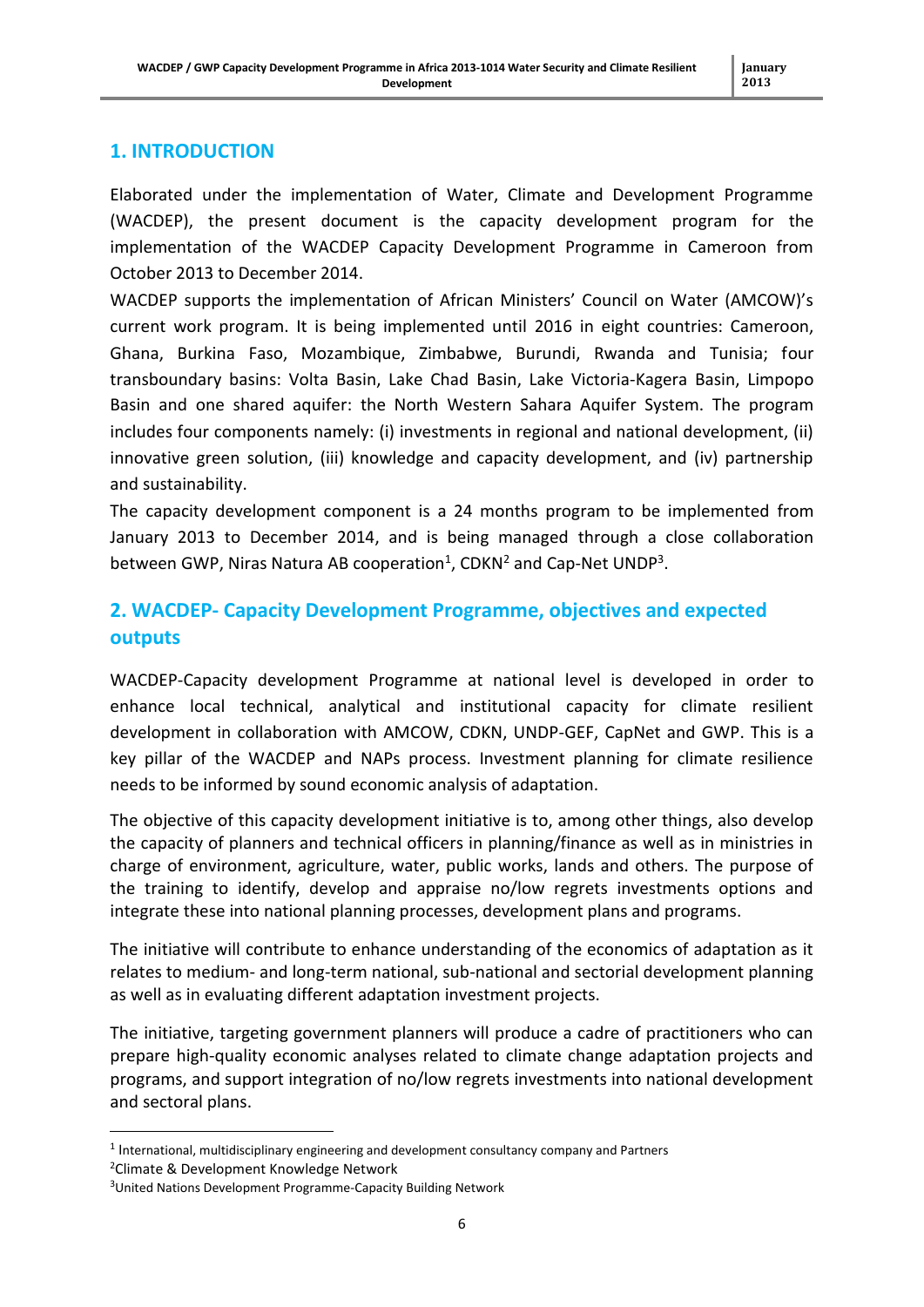The implementation of the capacity development programme is embedded in GWP and WACDEP regional and country management teams, linked to the UNDP GEF supported portfolio of adaptation projects. Implementation will be conducted in coordination with UNDP country offices, as established following the methodology proposed in the African Union and AMCOW Framework for Water Security and Climate Resilient Development.

The initiative is drawn on local and regional experts as well as promotes North-South and South-South knowledge exchange through involvement of international organizations and academia such as NIRAS with its partners of Stockholm, Yale School of Forestry and Environmental Studies of the USA and the Centre for Environmental Economics and Policy in Africa (CEEPA) in Pretoria. The initiative will also build and benefit from UNDP-GEF's experience in undertaking similar work elsewhere such as the 'economics of the climate change adaptation programme in Asia'.

It will be delivered as a series of training and experience-sharing workshops interspersed with field work, on the job training and application. The Training Programme will be implemented from October 2013 to December 2014 at the national, transboundary and regional level.

The activities of the WACDEP Capacity Development Programme are organized in 8 phases as follows: i) Programme Management; ii) Inception; iii) Learning Material Development; iv) Capacity Development Team Mobilization; v) Regional and Country Assessments and Plans; vi) Production of and Access to Learning Material; vii) Delivery of Capacity Development; and viii) Summary and Reflections.

The initiative is expected to develop the capacities and knowledge required by planners and decision makers in Africa and to enhance skills in the following areas:

- Making an economic case to high level policy makers on the importance of water security and climate resilient development;
- Undertaking climate impact assessment and climate screening;
- Use of economic analysis tools and methods for appraising investment options including use of cost benefit analysis, cost effectiveness assessment and others;
- Robust decision making using the concept of no/low regrets investments:
- Design of financing and investment portfolios for climate resilient development;
- Mainstreaming no/low regrets investments into development processes;
- Monitoring and evaluation of climate resilient development.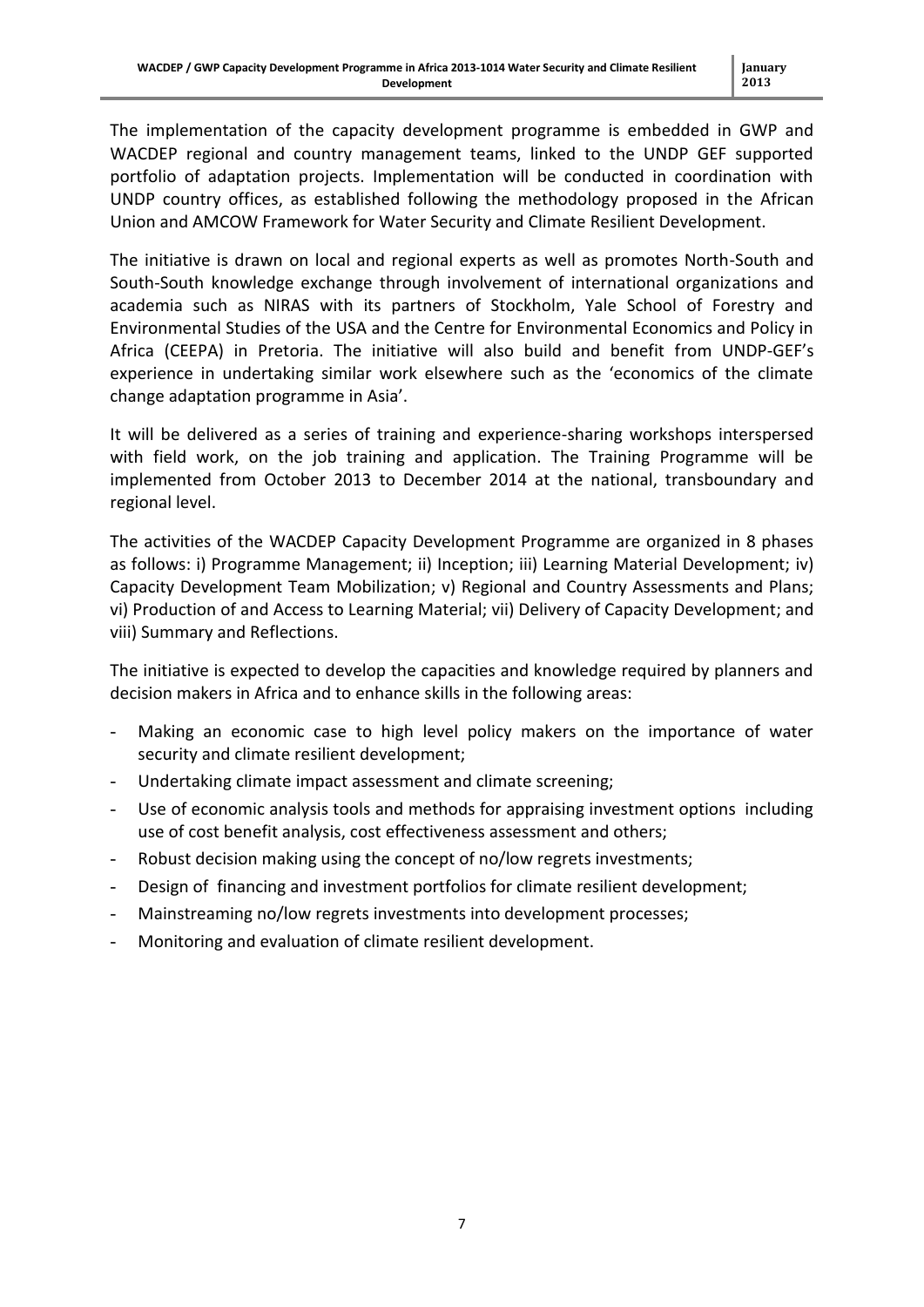#### <span id="page-7-0"></span>**3. COUNTRY AND REGIONAL ASSESSMENT AND PLAN**

This section discusses the country needs and proposes a plan for country capacity development.

### <span id="page-7-1"></span>**3.1. Context**

At the national and regional level, concrete measures for ensuring water security and climate resilience development have been included in water and other relevant sector policies and strategies. This implies that climate resilience and water security are not entirely new concepts, and thus some capacity in these topical areas does exist. However, there is need to identify and build upon these institutional and individual capacities that will better contextualize the emerging climate and water related concepts and theories for local level impacts. Some of these policies and strategies and the relevant measures identified at the national and regional levels are presented in table 1.

| <b>Relevant sector policy</b>                                                  | Measures included for water security and climate<br>change resilience development                                                                                                                                                                                                                                                                                           |  |  |
|--------------------------------------------------------------------------------|-----------------------------------------------------------------------------------------------------------------------------------------------------------------------------------------------------------------------------------------------------------------------------------------------------------------------------------------------------------------------------|--|--|
|                                                                                | <b>REGIONAL</b>                                                                                                                                                                                                                                                                                                                                                             |  |  |
| Regional water policy of ECCAS                                                 | Creation of a water resource management center<br>Creation of a favorable environment for good<br>water governance<br>Development of programs to enhance water<br>$\overline{\phantom{m}}$<br>resources                                                                                                                                                                     |  |  |
| The 2025 development vision of the Lake<br><b>Chad Basin Commission (LCBC)</b> | VISION: The Lake Chad Region would like to see by<br>the year 2025,                                                                                                                                                                                                                                                                                                         |  |  |
|                                                                                | the Lake Chad $-$ common heritage $-$ and other<br>wetlands maintained at sustainable levels to<br>ensure the economic security of the freshwater<br>ecosystem resources, sustained biodiversity and<br>aquatic resources of the basin, the use of which<br>should be equitable to serve the needs of the<br>population of the basin thereby reducing the<br>poverty level. |  |  |
|                                                                                | A Lake Chad Region where the regional and<br>$\qquad \qquad \blacksquare$<br>national authorities accept responsibilities for<br>freshwater,<br>ecosystem<br>and<br>biodiversity<br>conservation and judicious integrated river basin<br>achieve<br>sustainable<br>management<br>to<br>development.                                                                         |  |  |
|                                                                                | A Lake Chad Region where every Member States<br>$\overline{\phantom{a}}$<br>has equitable access to safe and adequate water<br>resources to meet its needs and rights and<br>maintain<br>freshwater,<br>its<br>ecosystem<br>and                                                                                                                                             |  |  |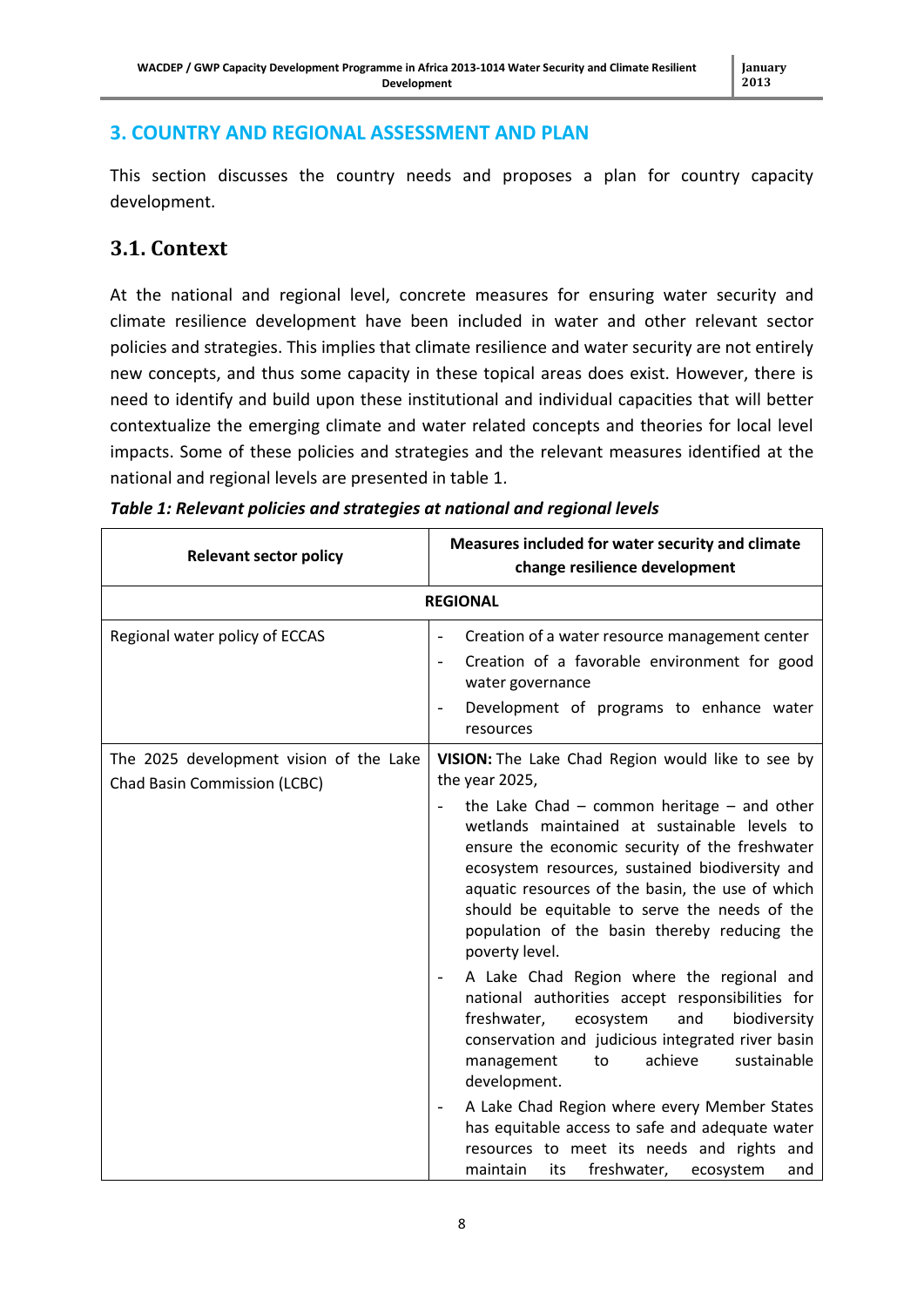|                                                                               | biodiversity resources.                                                                                                                                                                                                                                                                                                                                                                                |
|-------------------------------------------------------------------------------|--------------------------------------------------------------------------------------------------------------------------------------------------------------------------------------------------------------------------------------------------------------------------------------------------------------------------------------------------------------------------------------------------------|
| The Lake<br>Chad Basin Strategic<br>Action<br>Program                         | Improved quantity and quality of water in the<br>lake Chad basin                                                                                                                                                                                                                                                                                                                                       |
|                                                                               | Restoration, conservation and sustainable use of<br>$\overline{\phantom{a}}$<br>bio-resources in the lake Chad basin                                                                                                                                                                                                                                                                                   |
|                                                                               | Conservation of biodiversity in the lake Chad<br>basin                                                                                                                                                                                                                                                                                                                                                 |
|                                                                               | Restoration and preservation of ecosystems in<br>$\qquad \qquad -$<br>the lake Chad basin                                                                                                                                                                                                                                                                                                              |
|                                                                               | Strengthened participation and capacity of<br>stakeholders, and institutional                                                                                                                                                                                                                                                                                                                          |
|                                                                               | legal<br>And<br>frameworks<br>for<br>environmental<br>$\overline{\phantom{a}}$<br>stewardship of the lake Chad basin                                                                                                                                                                                                                                                                                   |
| The financing strategy for the water sector<br>in Central Africa              | Setting up of a Regional basket fund for the<br>financing of sound management of water<br>resources projects                                                                                                                                                                                                                                                                                           |
|                                                                               | <b>NATIONAL</b>                                                                                                                                                                                                                                                                                                                                                                                        |
| Cameroon Horizon 2035 long-term<br>A                                          | change<br>considerations<br>other<br>Climate<br>and                                                                                                                                                                                                                                                                                                                                                    |
| development vision was developed in                                           | environmental threats currently are included in                                                                                                                                                                                                                                                                                                                                                        |
| March 2009 with a ten-year economic                                           | chapter V of Horizon 2035 document.                                                                                                                                                                                                                                                                                                                                                                    |
| growth framework (GESP) which will be                                         | The Government intends to improve the percentage                                                                                                                                                                                                                                                                                                                                                       |
| implemented from 2010 to 2019                                                 | of those who have access to drinking water to 75% by                                                                                                                                                                                                                                                                                                                                                   |
|                                                                               | 2020:                                                                                                                                                                                                                                                                                                                                                                                                  |
|                                                                               | Rehabilitate existing infrastructures,                                                                                                                                                                                                                                                                                                                                                                 |
|                                                                               | Make extensions networks existing which have                                                                                                                                                                                                                                                                                                                                                           |
|                                                                               | not kept pace with demographic and urban<br>expansion, and                                                                                                                                                                                                                                                                                                                                             |
|                                                                               | Promote implementation of programs of large-<br>scale connections to drinking water supply.                                                                                                                                                                                                                                                                                                            |
| National<br>Integrated<br>Resources<br>Water<br>Management Action Plan (2009) | Not yet elaborated. However, diagnostic report<br>identifies:                                                                                                                                                                                                                                                                                                                                          |
|                                                                               | Lack of formal water policy                                                                                                                                                                                                                                                                                                                                                                            |
|                                                                               | Weak individual and institutional capacity                                                                                                                                                                                                                                                                                                                                                             |
|                                                                               | Insufficient institutional<br>coordination<br>of<br>the<br>$\qquad \qquad -$<br>major problems, which<br>sector as<br>will<br>be<br>aggravated with the advent of negative impacts<br>of climate change like sea level rise, flooding, etc.-<br>One thematic report, dedicated to water and the<br>environment, addresses issues of climate change<br>focusing on water and climate related disasters. |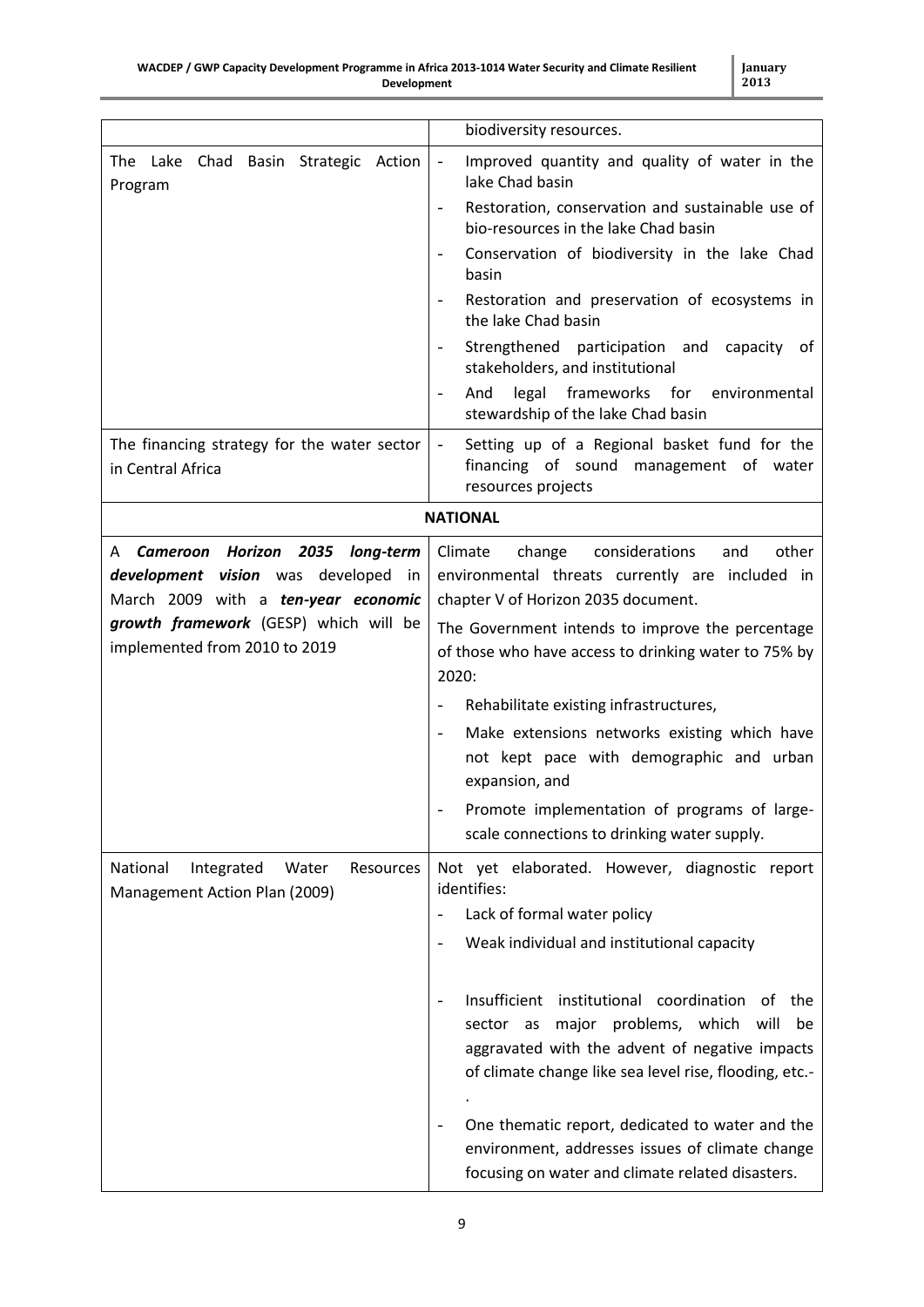| National strategy on liquid waste (2011)                        | Elaborated in 2011 in collaboration with the<br>World Bank. A key strategic objective is the<br>promotion of hygiene and sanitation through the<br>elaboration of strategic sanitation plans for<br>councils.<br>These will not only focus on the collection and<br>disposal of excreta and household liquid waste,<br>but also examines activities in managing solid                                                                                 |
|-----------------------------------------------------------------|-------------------------------------------------------------------------------------------------------------------------------------------------------------------------------------------------------------------------------------------------------------------------------------------------------------------------------------------------------------------------------------------------------------------------------------------------------|
|                                                                 | waste (collect, transport, treatment and disposal)<br>and storm water.                                                                                                                                                                                                                                                                                                                                                                                |
| The policy letter for the urban water sector<br>(April 2007)    | This letter has as ambition to focus development<br>$\overline{\phantom{a}}$<br>of the country on the concept of human security<br>by permitting each Cameroonian to have access<br>to food and drinking water                                                                                                                                                                                                                                        |
| Policy on potable water and sanitation in<br>rural areas (2009) | This policy document contains a 2008 -2015<br>$\overline{a}$<br>Action Plan for potable water and sanitation in<br>rural areas. Validated in 2009, this policy paper<br>aims to develop sustainable activities for water<br>supply and sanitation in rural areas.                                                                                                                                                                                     |
| National Adaptation Plan for climate change                     | The national adaptation plan (NAP) is still being<br>finalized; the first draft had been elaborated and<br>consultation meetings to enrich the NAP. The<br>elaboration is being led by the department which<br>is responsible for climate change and natural<br>resources conservation and protection at the<br>environment<br>sustainable<br>ministry<br>οf<br>and<br>development (MINEPDED), and is being prepared<br>in partnership with the UNDP. |
|                                                                 | This document aims to identify projects that will<br>be implemented to ensure long-term adaptation<br>to climate change at the national level.                                                                                                                                                                                                                                                                                                        |

#### <span id="page-9-0"></span>**3.2. Key actors: institutional arrangements and roles**

The key stakeholders in the area of water resources management and climate change in Cameroon are:

- The Ministry in charge of water resources and its related public (parastatal) institutions like Cameroon Water Utilities Corporation (CAMWATER) and Electricity Development Corporation (EDC);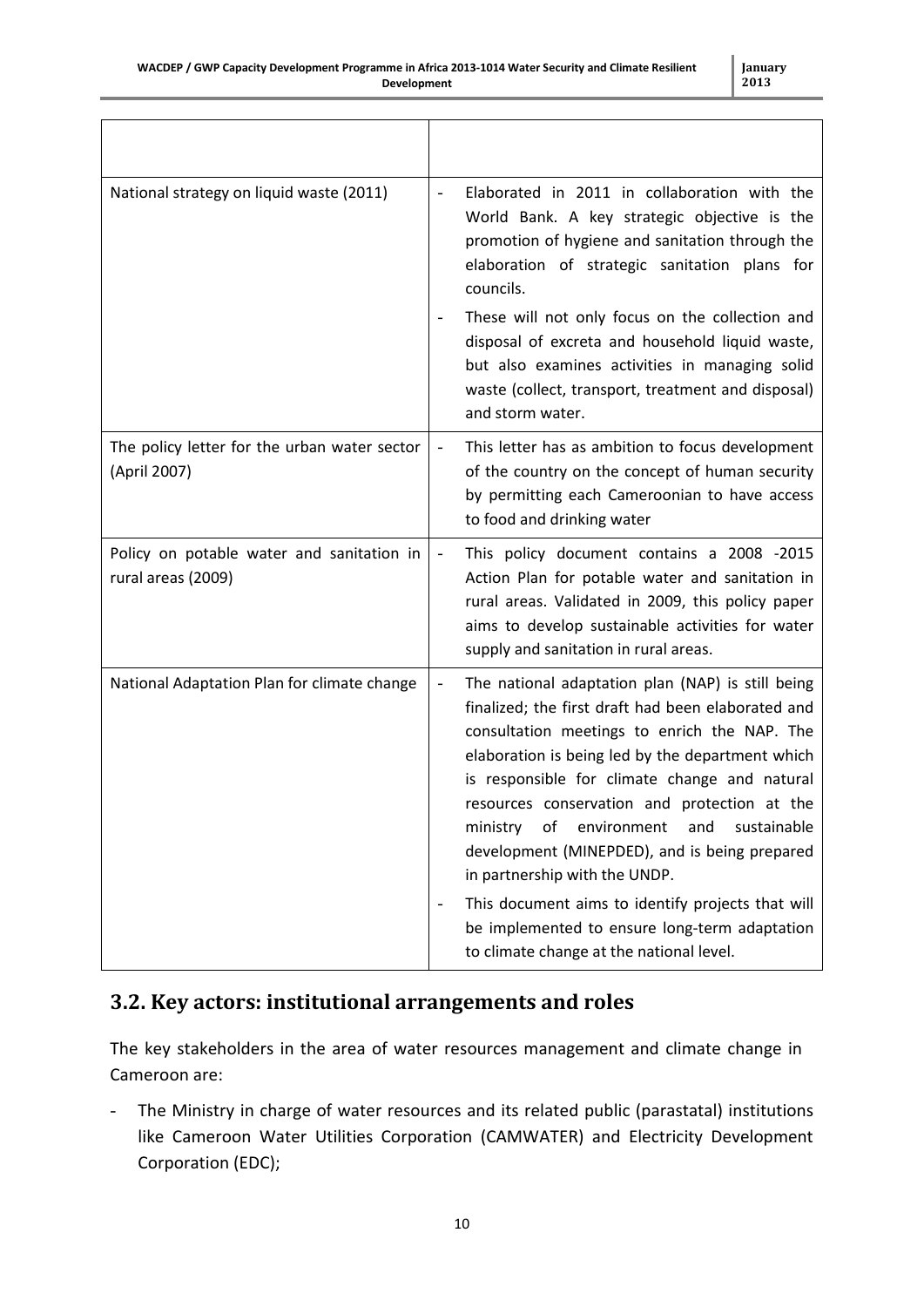- Private companies like Camerounaise Des Eaux (CDE), National Electricity Corporation (AES-SONEL);
- The ministries of environment, scientific research and innovation and agriculture, and their related parastatal institutions like the National Climate Change Observatory (ONACC), amongst others.

This is in line with the missions and responsibilities assigned to these ministries by **decree N <sup>o</sup> 2011/408 of 09 December 2011** organizing the government of Cameroon.

However, there are key coordinating institutions whose activities have a major effect on the activities of the key ministries and institutions. These include:

- The Ministry in-charge of economic planning and regional development (MINEPAT);
- The Ministry of Finance (MINFI) and;
- The ministry of Public Contracts (MINMAP).

The role of decision making organs like the Presidency of the Republic and the Prime Ministry need not be considered seriously, especially related to when and how to involve them in key processes.

#### <span id="page-10-0"></span>**3.3. Learning needs of national and key actors**

Overall the institutional and individual capacities are low. Alone infrastructure is poor, hampering the operations of government in particular. Whilst issues such as office functionality, communication infrastructure and transportation are important, problems are exacerbated by limited operational budgets to implement policy action and outreach.

The difficulties to organize outreach and campaigns, and meaningful on the ground project interventions are manifold. Limited availability of staff, but also the limited skills and capacity levels of staff members seriously impair implementation of the necessary adaptation action.

Young professionals are often ill equipped when they graduate from higher learning institutions to perform in their professional fields, and currently there are no trainings that would build such capacities.

**To effectively stimulate the process of integrating water security and climate resilience into regional/national/local development process, the following core competency areas need to be addressed:**

- Climate monitoring, data generation and management (storage, processing and information sharing);
- hydrological monitoring, data collection and analysis;
- downscaling and interpretation of global and regional climate models;
- climate vulnerability and impact assessment;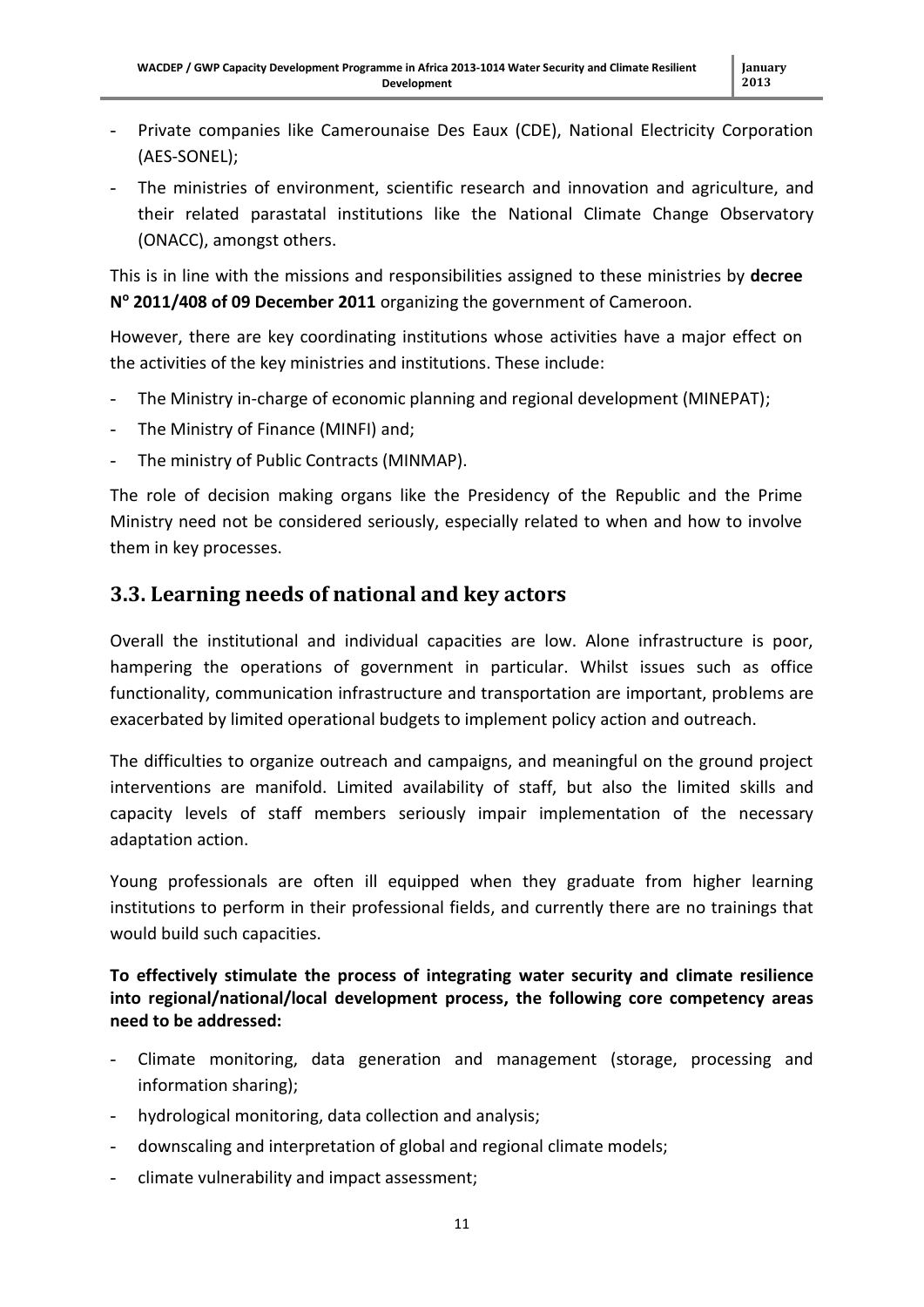- Risk Identification and Forecasting to Understand and Identify Vulnerability and Disaster Risk
- climate sensitive program and project design;
- financial and economic appraisal techniques; and
- stakeholder engagement and consultation.

Following an analysis of institutional capacity needs carried out with potential participants for the WACDEP capacity development program, table 2 presents a summary of capacity needs identified per stakeholder.

*Table 2: Capacity development needs per stakeholder*

| Sectors /<br><b>Institutions</b> | <b>Capacity needs</b>                                                                                  |
|----------------------------------|--------------------------------------------------------------------------------------------------------|
| of<br><b>Ministry</b>            | Technical knowledge on climate change adaptation and mitigation<br>$\overline{\phantom{a}}$            |
| <b>Environment and</b>           | Tools and methods for sustainable management of water resources<br>$\overline{\phantom{a}}$            |
| <b>Sustainable</b>               | Planning tools and methods for management of water related projects<br>$\overline{\phantom{a}}$        |
| <b>Development</b>               | Monitoring and evaluation of water and climate change related projects<br>$\overline{\phantom{a}}$     |
|                                  | Prevention and management of climate and water related risks and<br>$\overline{\phantom{a}}$           |
|                                  | disasters;                                                                                             |
|                                  | Communication techniques for sensitizing and communicating<br>with<br>$\overline{\phantom{a}}$         |
|                                  | populations on climate change resilience and water security.                                           |
| <b>of</b><br><b>Ministry</b>     | Use of meteorological parameters to determine impacts of climate change<br>$\overline{\phantom{a}}$    |
| <b>Energy</b><br>and             | on quantity and quality of water resources in long and short term                                      |
| <b>Water Resources</b>           | Tools, methods and knowledge to identify, and evaluate the quantity and                                |
|                                  | quality of underground water resources for water use planning;                                         |
|                                  | Water related disaster (floods and droughts) management;<br>$\overline{\phantom{a}}$                   |
|                                  | Use of climate change parameters in conception and implementation of<br>$\overline{\phantom{a}}$       |
|                                  | micro or small scale projects.                                                                         |
| of<br><b>Ministry</b>            | Short duration crop types and categories;<br>$\overline{\phantom{a}}$                                  |
| agriculture<br>and               | Technical capacity in developing and/or revising an agricultural calendar;<br>$\overline{\phantom{a}}$ |
| rural                            | Strengths and weaknesses of irrigation techniques;<br>$\overline{\phantom{a}}$                         |
| development                      | Drip irrigation;<br>$\overline{\phantom{a}}$                                                           |
|                                  | Management of agricultural dams.<br>$\blacksquare$                                                     |
| <b>Research</b><br>and           | Groundwater resources monitoring for climate change research;<br>$\overline{\phantom{a}}$              |
| <b>Education</b>                 | Collection, control, treatment, modeling and dissemination of water<br>$\overline{\phantom{a}}$        |
|                                  | resources and climate related data and information;                                                    |
|                                  | Adapting internationally established water quality standards to local context.                         |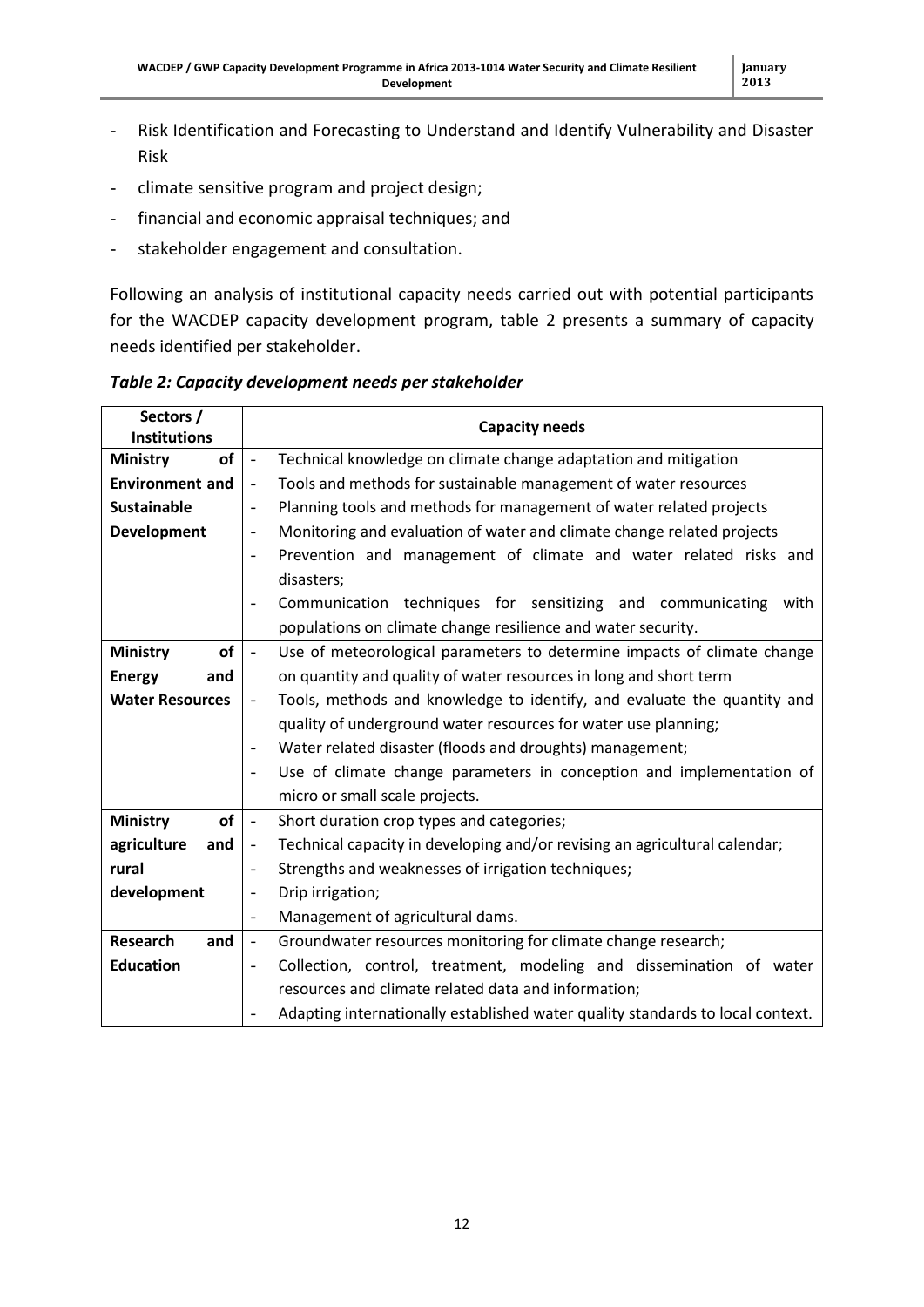#### <span id="page-12-0"></span>**3.4. Key on-going development processes and links to WACDEP**

This section identifies key processes, programs and projects in different sectors that the WACDEP capacity development program can benefit from or develop strategic collaboration with at the national level.

With respect to research, the following projects were identified:

- Climate change in humid tropical zones of Cameroon;
- Congo and Niger Hydrological Cycle Observing System (HYCOS) projects
- Project for quantitative et qualitative evaluation of water resources per river basin
- Project for securing water resources in densely populated areas.

These projects are all linked the National IWRM and National Adaptation planning processes and thus should be considered in the elaboration of the National IWRM Action Plan and the National Adaptation Plan (NAP).

In terms of agriculture and livestock, the following projects and programs were identified:

- Development of ponds: proposed establishment of pools of water in the North and Far North directed by MINEE;
- Lowland Development Project;
- Installing and using advanced irrigation techniques like drip irrigation project;
- Hydro-agricultural infrastructure development project on river Logone;
- Development of crop varieties resistant to insects and diseases; Development / isolation of improved breeds; constitution of seed stocks / banks; Development of short-duration varieties (maize, millet, sorghum, onion).

These projects are all linked the National IWRM and National Adaptation planning processes and also to the implementation of the rural sector strategy for soil and water management. They thus should be considered in the elaboration of the National IWRM Action Plan and the National Adaptation Plan (NAP).

In the environment and forest sector, the following projects are led by the ministry in charge of the environment and that in charge of forestry:

- $\triangleright$  Protection of mangroves: the Cameroon Mangrove Network (CMN) with technical support from World Wildlife Fund (WWF) is conducting a study on the vulnerability of mangroves and proposes to develop an adaptation strategy relating thereto;
- $\triangleright$  Research in the field of adaptation (the Center for International Forestry Research CIFOR - has developed climate models for more effective vulnerability assessment); CIFOR is also leading a sub-regional project known as the "Congo Basin Forests and Climate Change Adaptation" (CoFCCA) in forest areas which includes three countries: Cameroon, the Democratic Republic of Congo and the Central African Republic. The main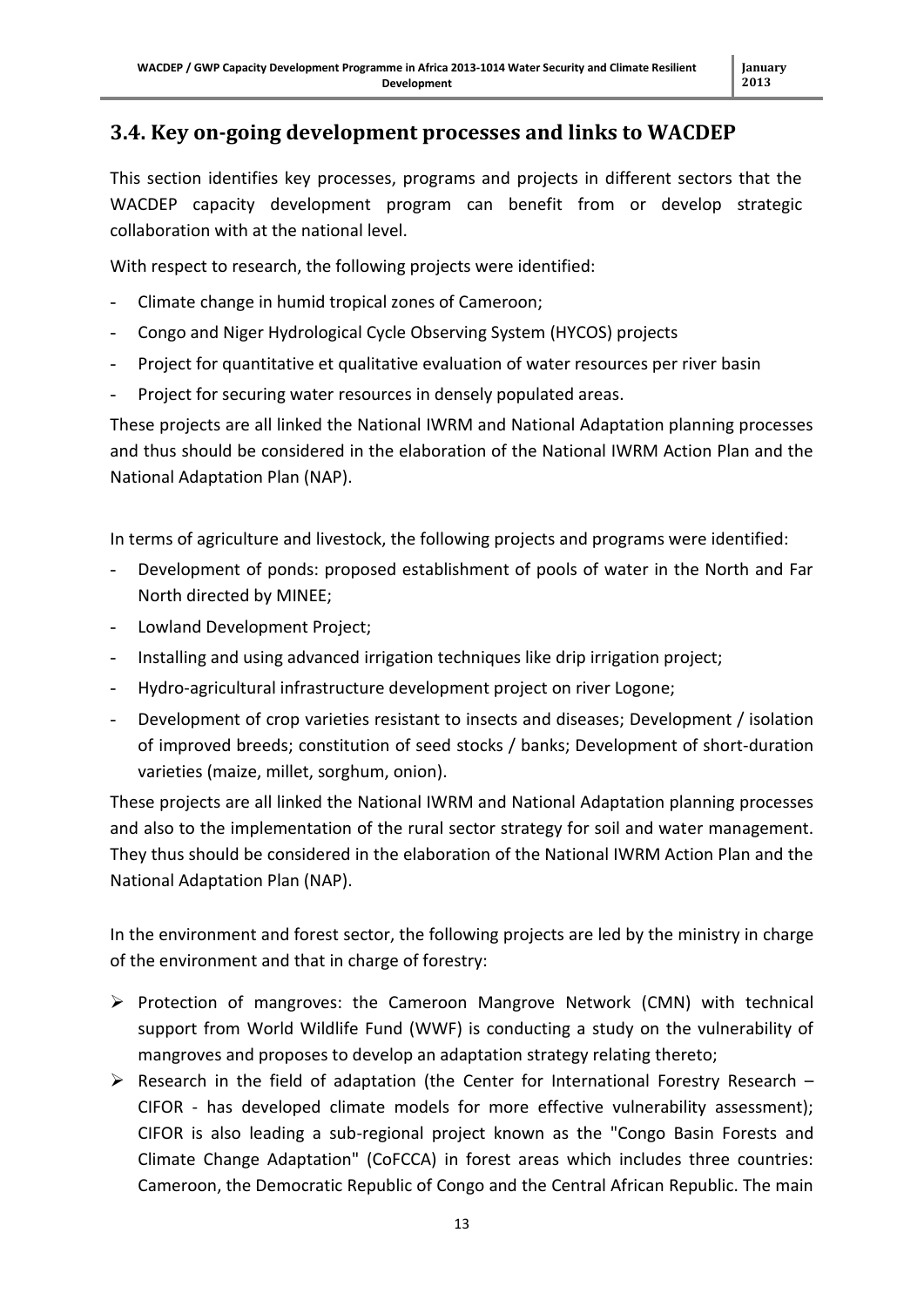challenge is to develop adaptation strategies in the Congo Basin without compromising the integrity of the forest, and thus allowing it to ensure the economic, social and cultural development of the region. CoFFCA also intends to raise awareness of the need to finance the adaptation of tropical forest ecosystems.

 $\triangleright$  REDD+ program

This is the program for Reducing Emissions from Deforestation and Forest Degradation "plus" (REDD+) or including the conservation and sustainable management of forests and the enhancement of forest carbon stocks. In this project, Cameroon was selected among the developing countries with forest resources to benefit from the Forest Carbon Partnership Facility (FCPF). The Readiness Project Idea Note (R-PIN) was approved in July 2008, the draft of the Readiness Preparation Proposal (R-PPP) is completed and the grant agreement will be signed very soon.

 $\triangleright$  NAP Process

This is the process for elaborating a National Adaptation Plan to Climate Change (NAP) in Cameroon. The process of elaborating a NAP started in 2012 and a draft NAP is ready. However, there is need for coordination to evaluate the next steps and roll out an action plan to finalize the NAP.

SAHEL Vert Project:

Under the framework of the United Nations Convention on the fight against desertification, operation green sahel project was initiated by the government of Cameroon to address the degradation of arid, semi-arid and dry sub-humid in the northern part. This degradation caused by various factors, including climate change and human activities leads to desertification and climate change in the northern part of Cameroon. The project aims at restoring degraded lands and reducing the pressure on forest resources through reforestation and vulgarizing the use of improved stoves. It is funded annually by the Cameroon government and coordinated by MINEPDED.

 $\triangleright$  Project to develop the River Benue drainage Basin

This project aims at restoring degraded sites by the planting of trees and the use of organic fertilizers. It also seeks to strengthen the river Benoue banks against erosion using either mechanical methods or biological method;

 $\triangleright$  Project to manage the water hyacinth and other invasive species

This is an ongoing project focusing on inland rivers in Cameroon, especially those that serve as river transport routes and ports.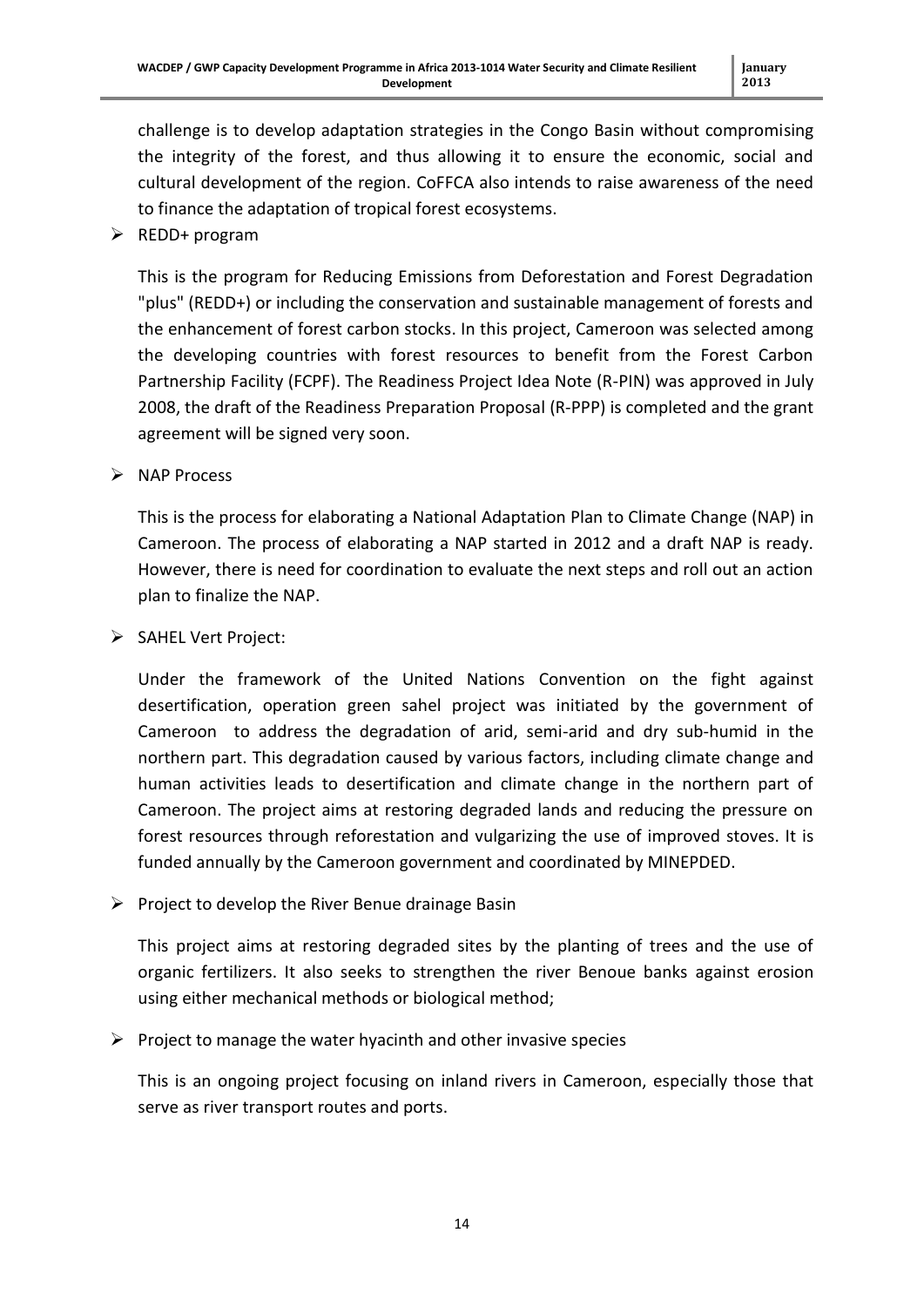$\triangleright$  The National Biodiversity Strategy and Action plan (NBSAP).

The first draft of this document has been elaborated and is in the process of validation. The WACDEP in Cameroon supported the mainstreaming of climate change and water resources management issues into the draft strategy document. The process is being led by the office of the Technical Adviser  $N^{\circ}$  1 in the Ministry in Charge of the Environment.

 $\triangleright$  Conservation and participatory management of mangrove ecosystems in Cameroon Project

The goal of this project is to regenerate degraded sites in the coastal areas of Cameroon. In its pilot phase, which began in April 2009, about six hectares were reforested with 2 in Campo Beach at the mouth of the Ntem, 2 in Lokoundjé village level Lokoundjé and 2 in Beohondo village. This project receives funding from the budget of MINEPDED. The project duration was 3 years.

All these projects and processes will serve as inputs into the National IWRM and National Adaptation planning processes and also in the revision of the Growth and Employment Strategy Paper (GESP).

With respect to projects and programs led by the Ministry of Energy and Water Resources, the following were identified:

- PANGIRE Program or Program for elaborating the National IWRM Plan;
- Lom Pangar Hydroelectricity Dam project
- Mekin Hydroelectricity dam project
- Memvéelé Hydroelectricity dam project
- Sanaga potabe water supply project;
- Yato and Akomnyada water supply production and treatment plant expansion projects
- Project to rehabilitate the Mefou water treatment plant;
- Renewable energy (solar, eolien) projects

It is worth noting that all these projects are part of the "big infrastructure development project" of the current presidential mandate, and the Lom Pangar Project was inaugurated by the Head of State in 2012. The Lom Pangar Project is at the heart of the process of institutionalizing a River Basin Commission for the Sanaga River Basin.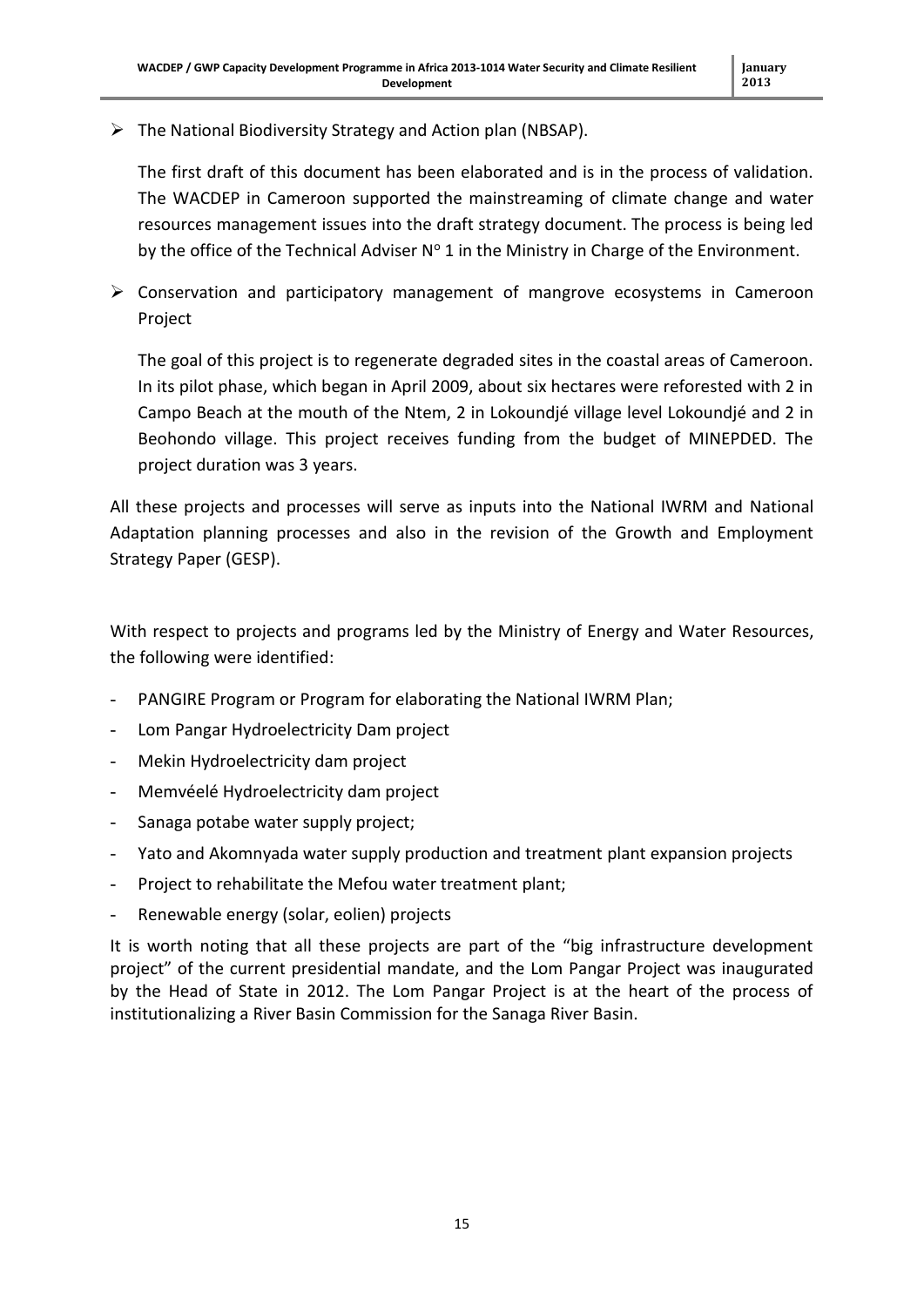## <span id="page-15-0"></span>**3.5. Strategy to address identified learning needs**

The capacity needs identified above can be addressed in several ways. In this case, the following six step process will be adopted in addressing the institutional and individual capacity development needs identified:

- Identify and engage stakeholders on capacity development;
- Consolidate the capacity development needs, and formulate capacity development program;
- Develop, test and adapt learning materials;
- Implement Training of trainers workshop;
- Implement capacity development program;
- Evaluate the capacity development program.

Given that water security and climate resilience are not one-off issues, and considering the varying backgrounds of participants and their diverse training needs, a continuous training program is preferred over a one-off training workshop. Moreover, considering that all participants in this program are adults, the trainings should involve a mix of:

All these should be founded on a mentorship approach whereby participants are assigned mentors to support them during the course of the training cycle.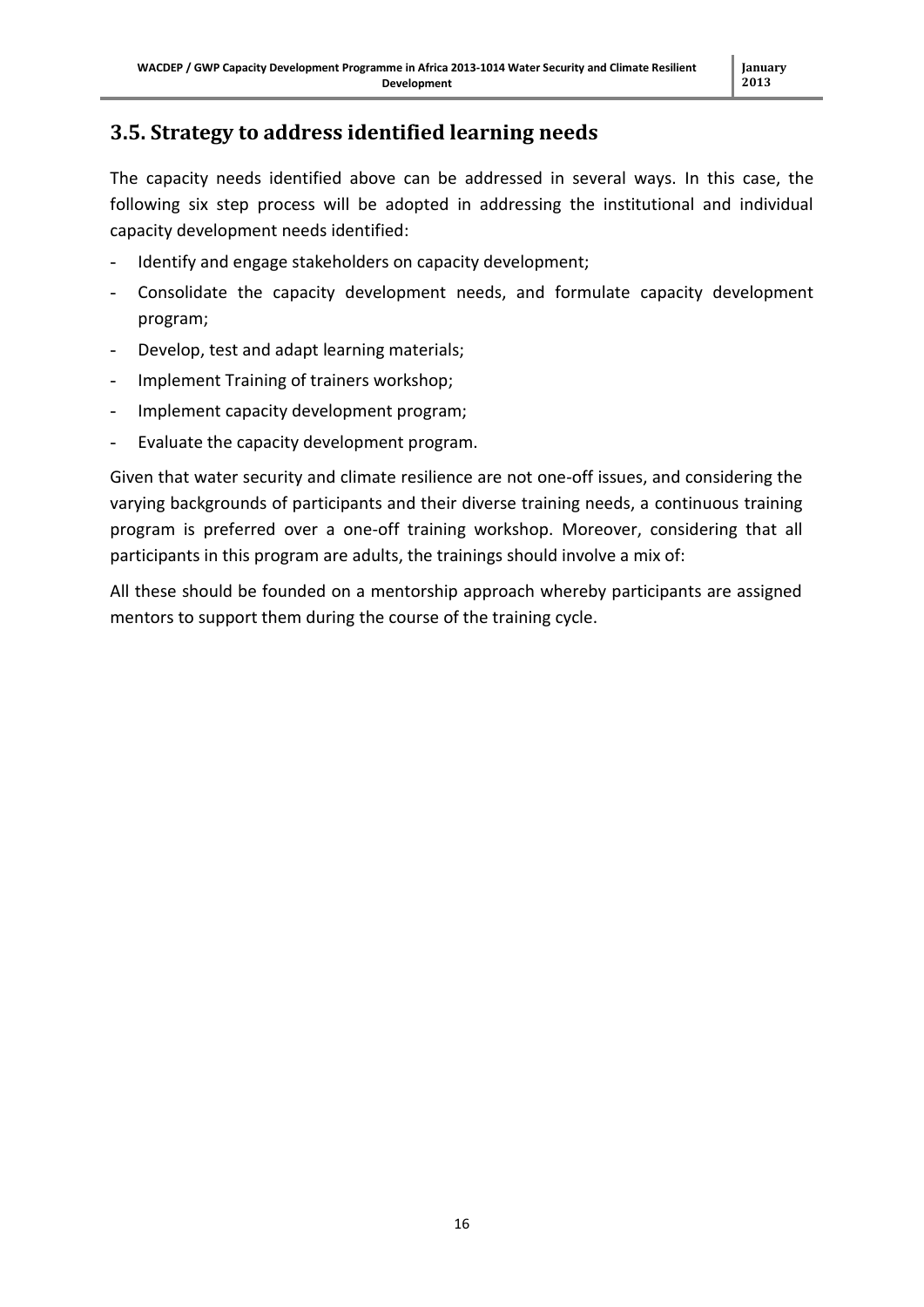## <span id="page-16-0"></span>**3.6. Selected Capacity Development Team members**

Following an analysis of curriculum vitae and application forms of potential trainers, and an external evaluation of potential capacity development team members, three experts were retained according to their field of expertise (climate change, hydrology and water resources management, economics and financing of water related activities). The list of experts retained as CD Team members for the WACDEP capacity development program in Cameroon is presented in table 3 below.

#### *Table 3: List of selected capacity development*

| S/N            | <b>Domain</b>                                                                             | <b>Candidate</b>    | <b>Academic</b><br>qualification        | <b>Relevant work experience</b>                                                                                                                                                                                 |  |
|----------------|-------------------------------------------------------------------------------------------|---------------------|-----------------------------------------|-----------------------------------------------------------------------------------------------------------------------------------------------------------------------------------------------------------------|--|
| $\mathbf{1}$   | <b>Expert Trainer in hydro-</b><br>physical issues / Water<br><b>Resources Management</b> | Ndam Jules<br>Rem   | PhD, Hydrology<br>University of Yaounde | Associate<br>Professor<br>and<br>hydrology<br>of<br>Lecturer<br>hydrogeology at University of<br>Yaounde I                                                                                                      |  |
| $\overline{2}$ | Expert Trainer in policy,<br>stakeholders invlovement,<br>vulnerability.                  | Gratien<br>Tchiadeu | PhD, Geography<br>University of Douala  | Over 10 years teaching and<br>research experience in area<br>of climate change. Currently<br>University<br>of<br>lecturer<br>at<br>Douala                                                                       |  |
| 3              | <b>Expert Trainer in</b><br>economics and finance of<br>projects                          | Yossa Thaddee       | MSc, Economics<br>Consultant            | Economic and finance expert<br>with some part-time teaching<br>experience at the University<br>of Douala. Lead consultant in<br>developing the finance<br>strategy for water sector in<br><b>Central Africa</b> |  |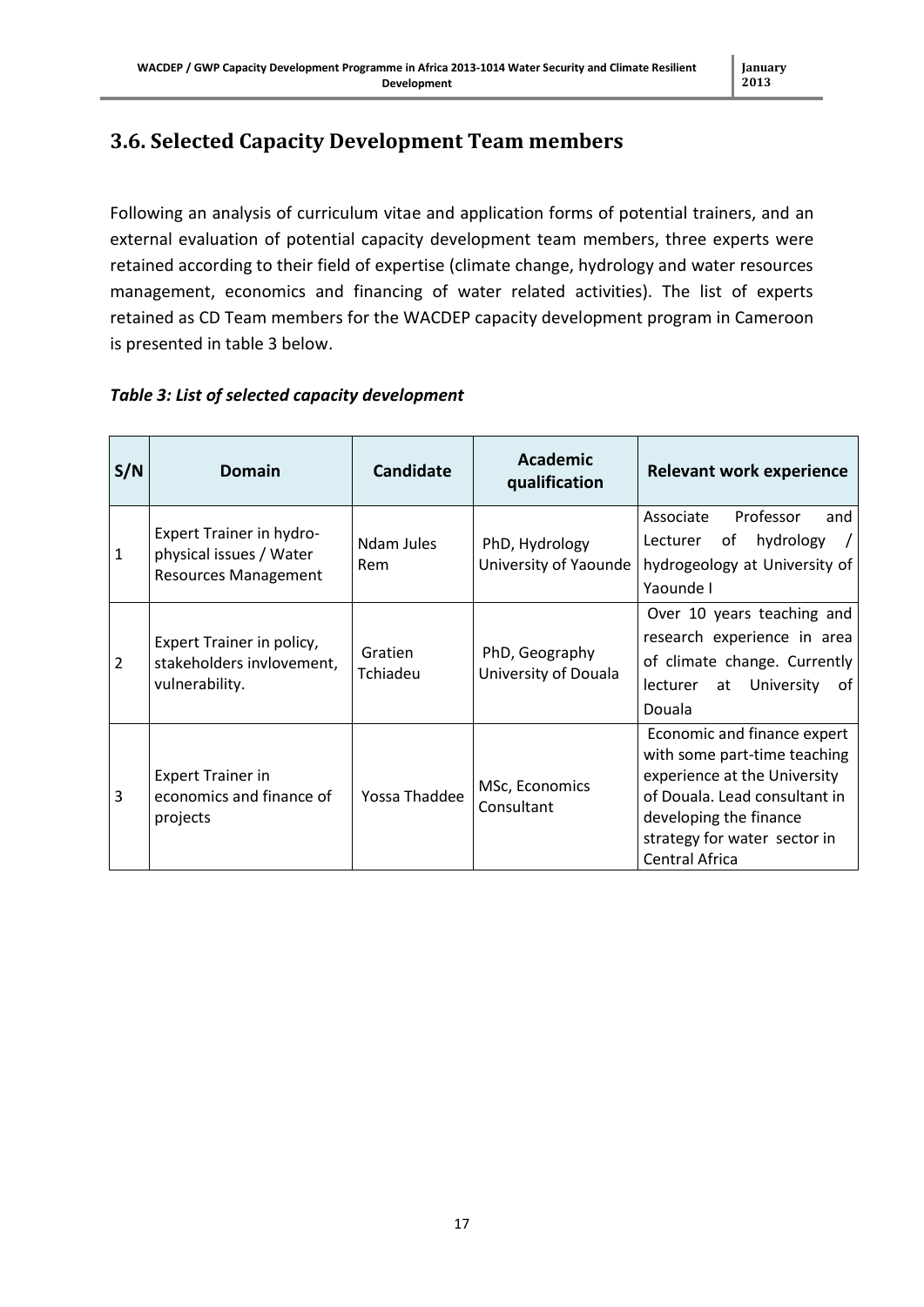#### **January 2013**

### **3.7. Selected participants**

The selection of participants (planners) was done in collaboration with their employers to ensure institutional support in delivering the program, and also is raising awareness on the WACDEP within government circles in the Cameroon. Thus, the list of potential participants designated by their institutions, who have filled and submitted their application forms, and have been recommended for the training program are presented in table 4.

Meanwhile, the participants (decision makers) are the supervisors of participants (planners) who have a rank of Director or above, and who facilitated the identification and designation of the planners within their respective institutions. The list of participants decision makers is presented in table 5.

<span id="page-17-0"></span>

| S/N | Ministry/<br><b>Sector</b>                         | Institutions/<br><b>Department</b>                                                                                           | <b>Participants</b><br><b>Potential</b> | <b>Position in the</b><br><b>Institution</b>         | <b>National Planning Processes</b>                                                                                                                                                       | Correspondent<br><b>WACDEP WPs</b> |
|-----|----------------------------------------------------|------------------------------------------------------------------------------------------------------------------------------|-----------------------------------------|------------------------------------------------------|------------------------------------------------------------------------------------------------------------------------------------------------------------------------------------------|------------------------------------|
|     | Ministry of                                        | Department of Studies,<br>Planning and<br>Cooperation (Division<br>des Etudes, de la<br>Prospective et de la<br>Coopération) | Mr. MENYONG<br>1.<br>Godlove            | Technical<br>support staff<br>(Planner)              | $\cdot$<br>Elaboration of National IWRM Vision-<br>Strategy 2035 and Action Plan Water<br>Plan (2015 $-$ 2020) mainstreaming<br>Water Security & Climate Resilient<br>Development issues | WP <sub>2</sub>                    |
|     | Energy and<br>Water<br><b>Resources</b><br>(MINEE) | Department of Water<br>Management (Direction<br>de la Gestion des<br>Ressources en Eau)                                      | 2.<br>M. NGNIKE Pierre<br>Marie         | Chief of service,<br>(Planner)                       | Elaboration No/low regret investment<br>❖<br>options prioritised for water security<br>and climate resilience from the<br>NBSAP, Growth and Employment<br>Strategy and the IWRM Plan     |                                    |
|     |                                                    | Department of water<br>resources use (Direction<br>de la Mobilisation des<br>ressources en eau)                              | 3.<br>M. AVA ONDOUA<br>Jean Marie       | Chief of service,<br>Urban water<br>supply (Planner) | <b>Establishment of River Basin</b><br>$\cdot$<br>Institutions in Cameroon                                                                                                               | WP3                                |
|     |                                                    | Department of Studies,                                                                                                       | Mme NDEWEGE<br>4.                       | Chargé d'Etude                                       |                                                                                                                                                                                          |                                    |

#### *Table 4: List of Participants Planners*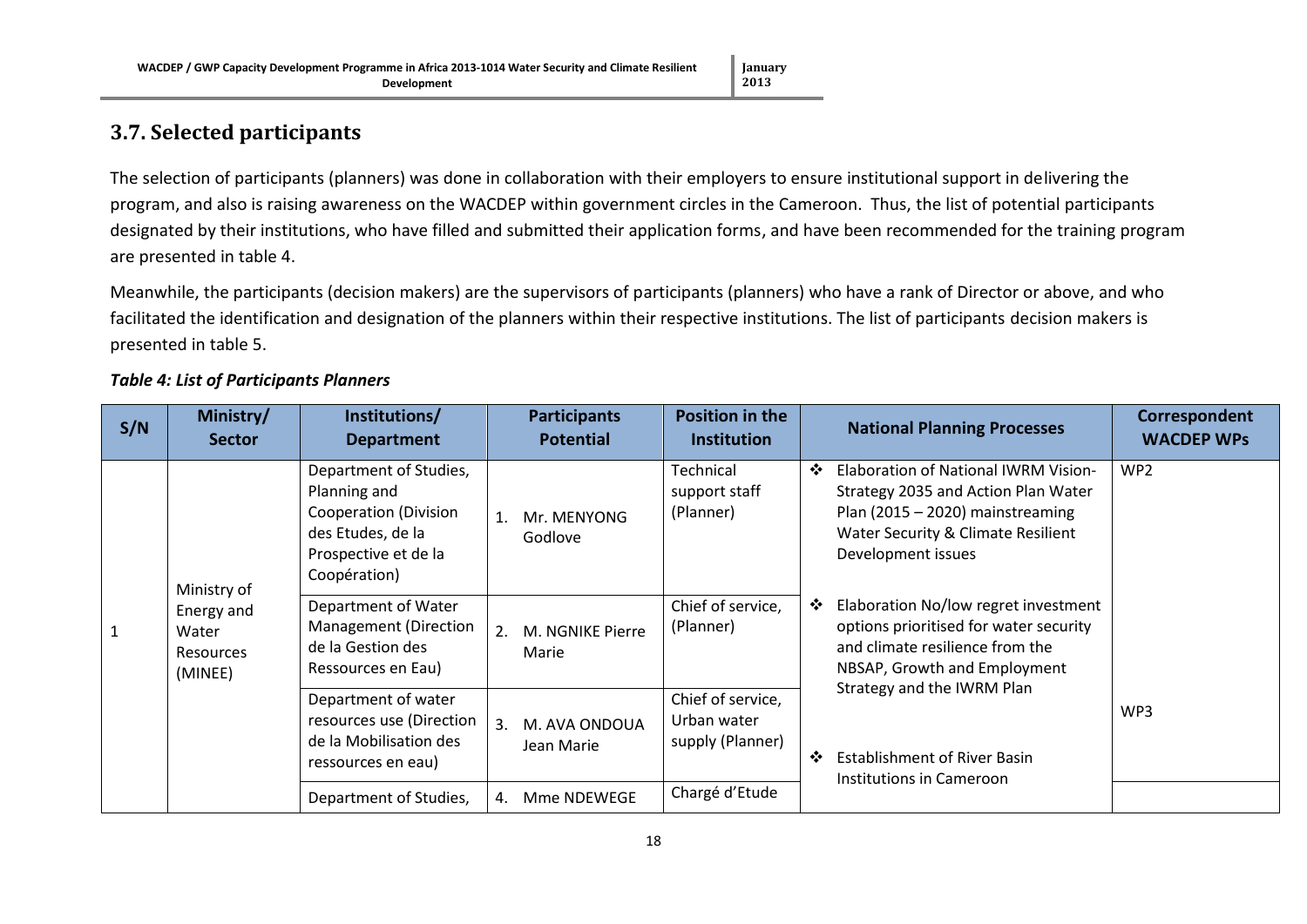**WACDEP / GWP Capacity Development Programme in Africa 2013-1014 Water Security and Climate Resilient Development**

**S/N Ministry/ Sector Institutions/ Department Participants Potential Position in the Institution National Planning Processes Correspondent WACDEP WPs** Planning and Cooperation Fideline | Assistant N° 2 Electricity Development Corporation 5. Mr. TOWA Adrien Chief of service (Planner) ❖ Institutionalization of a River Basin Organization for the Sanaga River 2 Ministry of Environment, Nature Protection and Sustainable Development (MINEPDED) Direction de la promotion du développement durable 6. FORGAP Patrick Chief of service (Planner) 1. Elaboration of National Biodiversity Strategy integrating Water Security & Climate Resilient Development issues (NBSAP) Elaboration of National Adaptation Plan and national biodiversity strategy and action plan Elaboration of national REDD strategy and action plan WP2 Direction de la promotion du développement durable 7. WANIÉ Marcel Sub-director (Planner) Direction de la Conservation et de Gestion des Ressources Naturelles - DCGRN 8. ZIÉKINE Angèle Sub director (Planner) WP2 Direction de la Conservation et de Gestion des Ressources Naturelles - DCGRN 9. TSAMA Valerie Chief of service (Planner) WP2 & WP 3 3 Ministry of Economy, Planning and Regional Development Technical Committee for monitoring of Economic Prog. 10. NDJIKE NANA Gervais Chief of service (Planner)  $\div$  Revision of the national growth and employment strategy document WP2 Department of Regional and Border Area Development 11. ASSO'O FOUMANE Serge Fabrice Technical Support Staff (Planner) National Strategy for rural sector development 12. NGOM Emmanuel | Technical  $\mathbf{\hat{P}}$  Management of International River

**January 2013**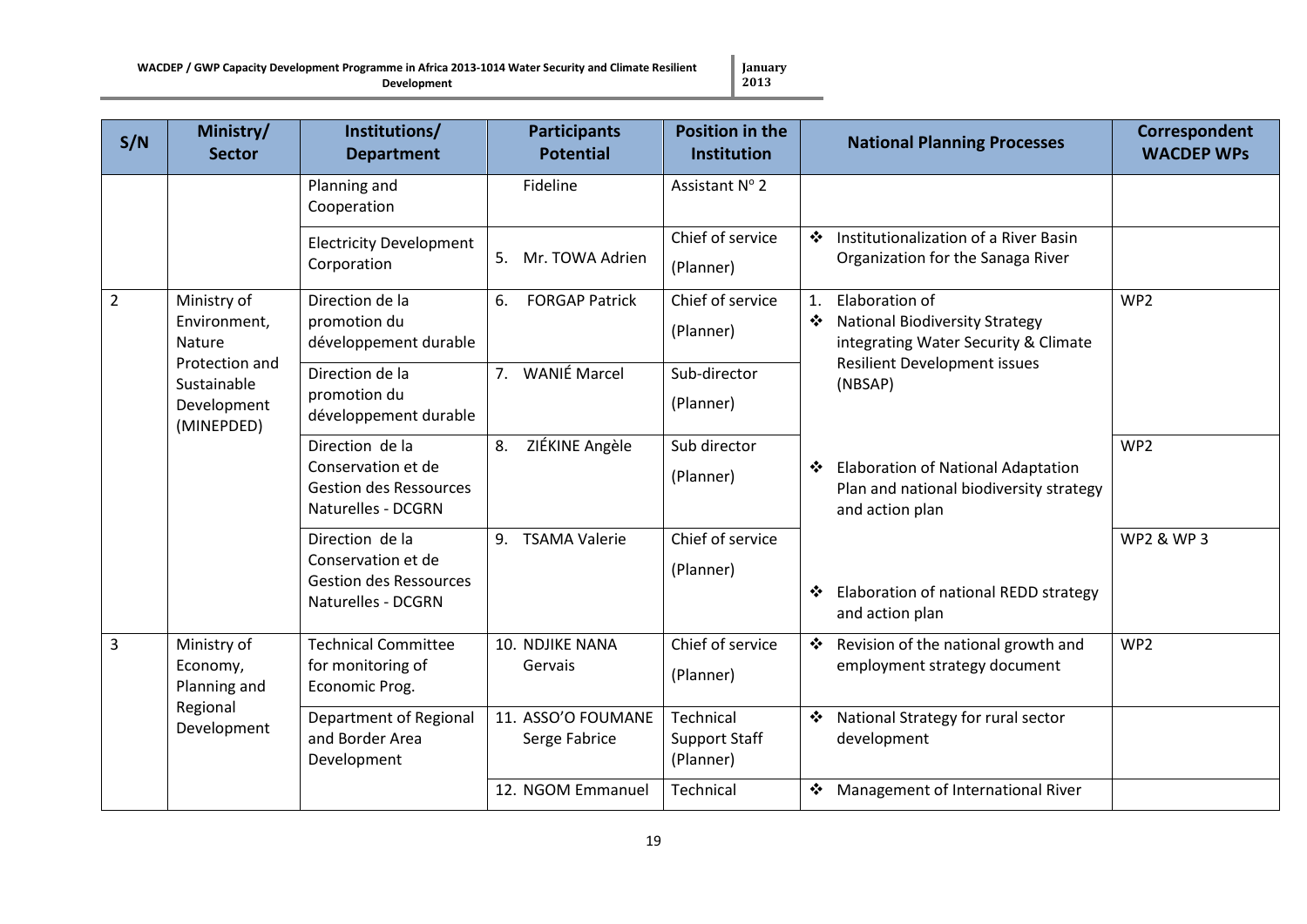**January 2013**

| S/N | Ministry/<br><b>Sector</b>              | Institutions/<br><b>Department</b> | <b>Participants</b><br><b>Potential</b> | <b>Position in the</b><br><b>Institution</b> | <b>National Planning Processes</b>                                                    | Correspondent<br><b>WACDEP WPs</b> |
|-----|-----------------------------------------|------------------------------------|-----------------------------------------|----------------------------------------------|---------------------------------------------------------------------------------------|------------------------------------|
|     |                                         |                                    |                                         | <b>Support Staff</b><br>(Planner)            | <b>Basins</b>                                                                         |                                    |
| 4   | Ministry of<br>Agriculture and<br>Rural | Department of Rural<br>Engineering | 13. ATANGANA Jean<br>Bertrand           | Ingénieur<br>d'Etudes<br>(Planner)           | Implementation of the rural sector<br>❖<br>strategy for soil and water<br>management. | <b>WP2 &amp; WP3</b>               |
|     | Development                             | Department of Rural<br>Engineering | 14. NGONO NOAH<br>Marie Estelle         | Ingénieur<br>d'Etudes<br>(Planner)           |                                                                                       |                                    |

#### *Table 5: List of Participants Decision Makers*

| S/N | Ministry/<br><b>Sector</b>                                                                          | Institutions/<br><b>Department</b>                                                           | <b>Participants</b><br><b>Potential</b> | <b>Position in the</b><br><b>Institution</b> | <b>National Planning Processes</b>                                                                      | Correspondent<br><b>WACDEP WPs</b> |
|-----|-----------------------------------------------------------------------------------------------------|----------------------------------------------------------------------------------------------|-----------------------------------------|----------------------------------------------|---------------------------------------------------------------------------------------------------------|------------------------------------|
|     | Ministry of<br>Energy and                                                                           | Department of Water<br>Management                                                            | M. Mamoudou<br>Ousman                   | Director                                     | National IWRM planning process                                                                          |                                    |
|     | <b>Water Resources</b><br>(MINEE)                                                                   | Electricity<br>Development<br>Corporation                                                    | Dr Théodore<br>Nsangou                  | Director General                             | Institutionalising the Sanaga River<br>Commission; Construction of the Lom<br>Pangar Hydro Electric Dam |                                    |
|     | Ministry of<br>Environment,<br>Nature<br>Protection and<br>Sustainable<br>Development<br>(MINEPDED) | Department of<br>Monitoring,<br>Conservation and<br><b>Promotion of Natural</b><br>Resources | Dr. WASSOUNI<br>Amadou                  | Director                                     | National Adaptation Plan; National<br><b>REDD</b> strategy                                              |                                    |
|     | Ministry of<br>Economy,<br>Planning and                                                             | Department of<br>Regional and Border<br>Area Development                                     |                                         | Director                                     |                                                                                                         |                                    |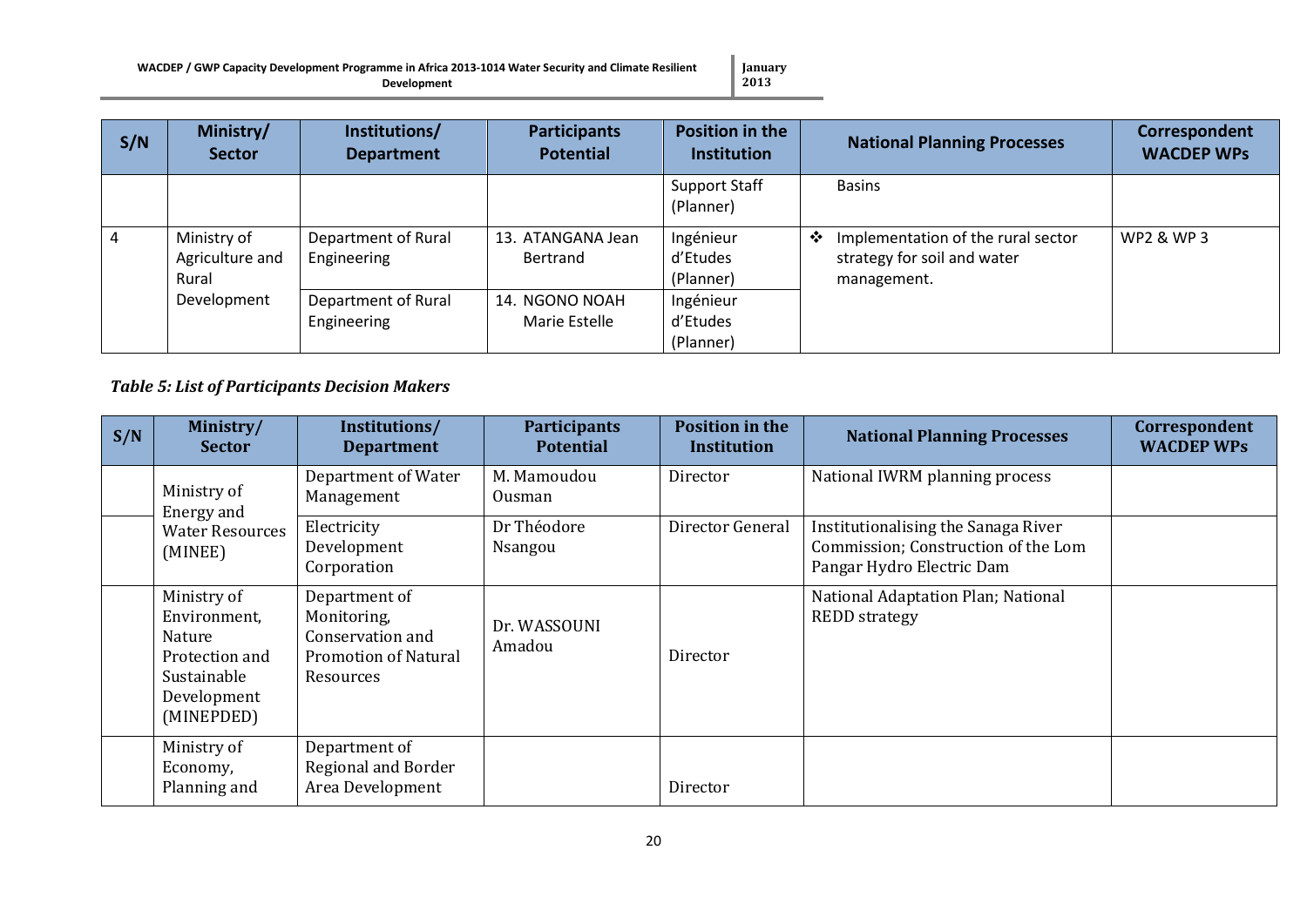| WACDEP / GWP Capacity Development Programme in Africa 2013-1014 Water Security and Climate Resilient | January             |
|------------------------------------------------------------------------------------------------------|---------------------|
| <b>Development</b>                                                                                   | $\blacksquare$ 2013 |

| S/N | Ministry/<br><b>Sector</b>                             | Institutions/<br><b>Department</b> | <b>Participants</b><br><b>Potential</b> | <b>Position in the</b><br><b>Institution</b> | <b>National Planning Processes</b>                                 | Correspondent<br><b>WACDEP WPs</b> |
|-----|--------------------------------------------------------|------------------------------------|-----------------------------------------|----------------------------------------------|--------------------------------------------------------------------|------------------------------------|
|     | Regional<br>Development                                |                                    |                                         |                                              |                                                                    |                                    |
|     | Ministry of<br>Agriculture and<br>Rural<br>Development | Department of Rural<br>Engineering | Mrs. Bidjogo epse<br>Mveng Pauline      | <b>Acting Director</b>                       | Rural Sector Development Strategy for<br>soil and water management |                                    |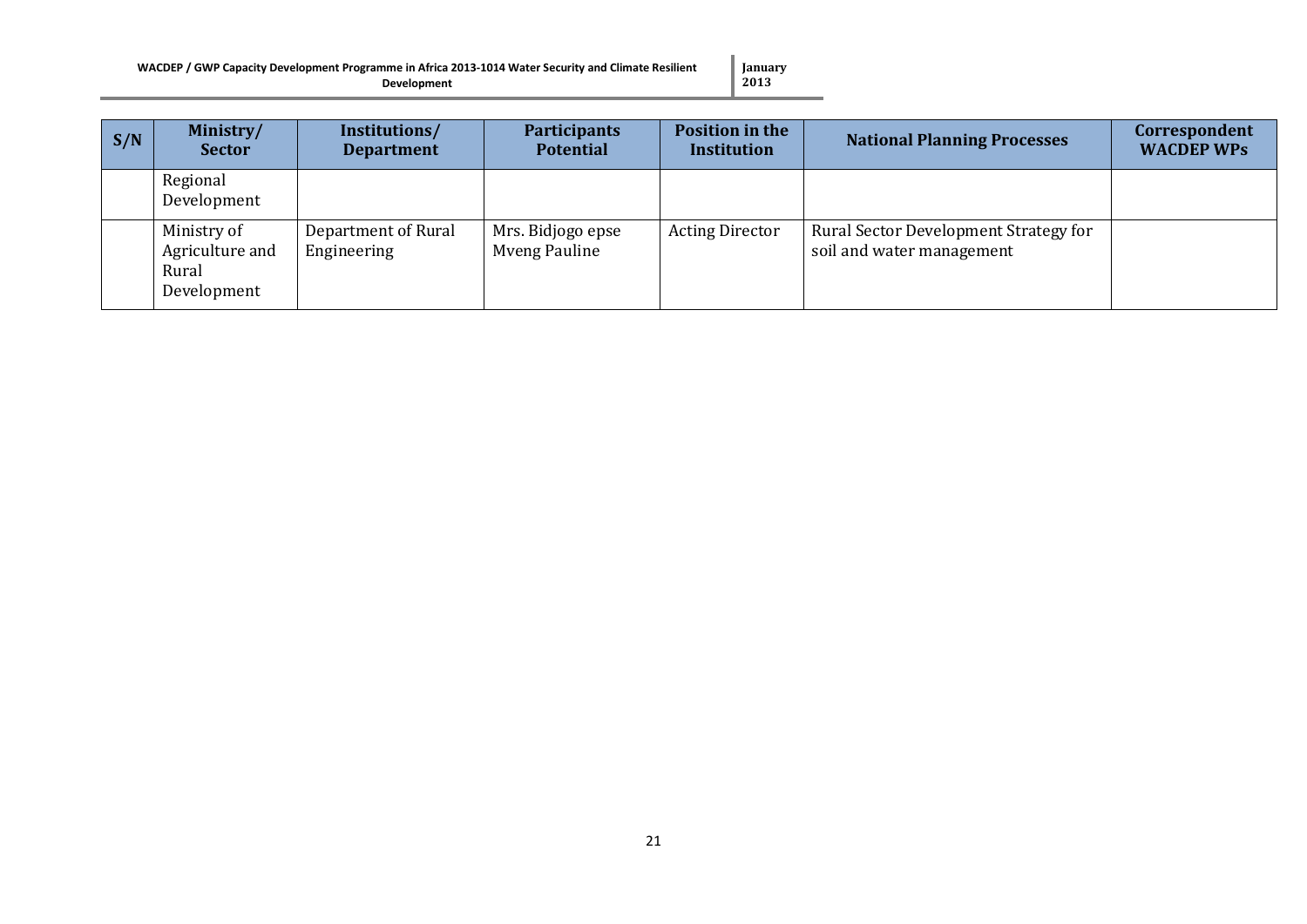### **3.8. Program Implementation Plan**

Following a meeting organized with trainers, NTC and the WACDEP country program manager, an implementation plan for delivering the trainings was developed and adopted based on annual activity calendar in the country. It is very important that the agreed dates be discussed with the participants and measures taken to ensure that it is respected to avoid absenteeism. The current implementation plan and estimated budget for the training program is presented in table 6.

<span id="page-21-0"></span>

| <b>Activities</b>                                                                                                                | <b>Objectives</b>                                                                                                                                                                                                                                                | Participants/<br><b>Number</b> | Period                              | Venue<br>details | <b>Budget</b><br>(Euros) |
|----------------------------------------------------------------------------------------------------------------------------------|------------------------------------------------------------------------------------------------------------------------------------------------------------------------------------------------------------------------------------------------------------------|--------------------------------|-------------------------------------|------------------|--------------------------|
| National Review of the<br>Learning Material (LM)<br>by the NTC, CDTeam<br>and relevant Experts<br>and stakeholders               | Capacity development team members understand learning materials,<br>and adapt them to national context, and reflect on strategy for<br>effective delivering of training.                                                                                         | 08                             | $24^{th} - 25^{th}$<br>October 2013 | Yaoundé          | 1.000                    |
| Preparation and<br>elaboration of draft<br>action plan by each<br>participant planner                                            | Structure training to respond to participants needs, and address<br>critical problems in the sectors. Also, to improve ownership of training<br>by participants and develop a tool for monitoring and mentoring<br>participants.                                 | 20                             | $17^{th} - 18^{th}$<br>December     | Yaoundé          | 1.000                    |
| Workshop1: Setting the<br>scene and<br>understanding the<br>problem                                                              | To provide an initial overview and sensitization of the framework,<br>present the case for investing in water security for climate resilient<br>development and start exploring some of the methods available to<br>understand vulnerability and climate impacts | 30                             | $14^{th} - 17^{th}$<br>January 2014 | Douala           | 20.000                   |
| On job mentoring<br>actions support to<br>participants with their<br>home institutions<br>during In between<br>Workshops $1 - 2$ | To help planners to apply theoretical knowledge in their work in<br>connection with the identified on-going or upcoming activities that<br>the implementation needs to support                                                                                   | 18                             | $18th$ Jan $-17th$<br>Feb 2014      |                  |                          |

#### *Table 6: Implementation plan for training workshops and on-job mentoring actions*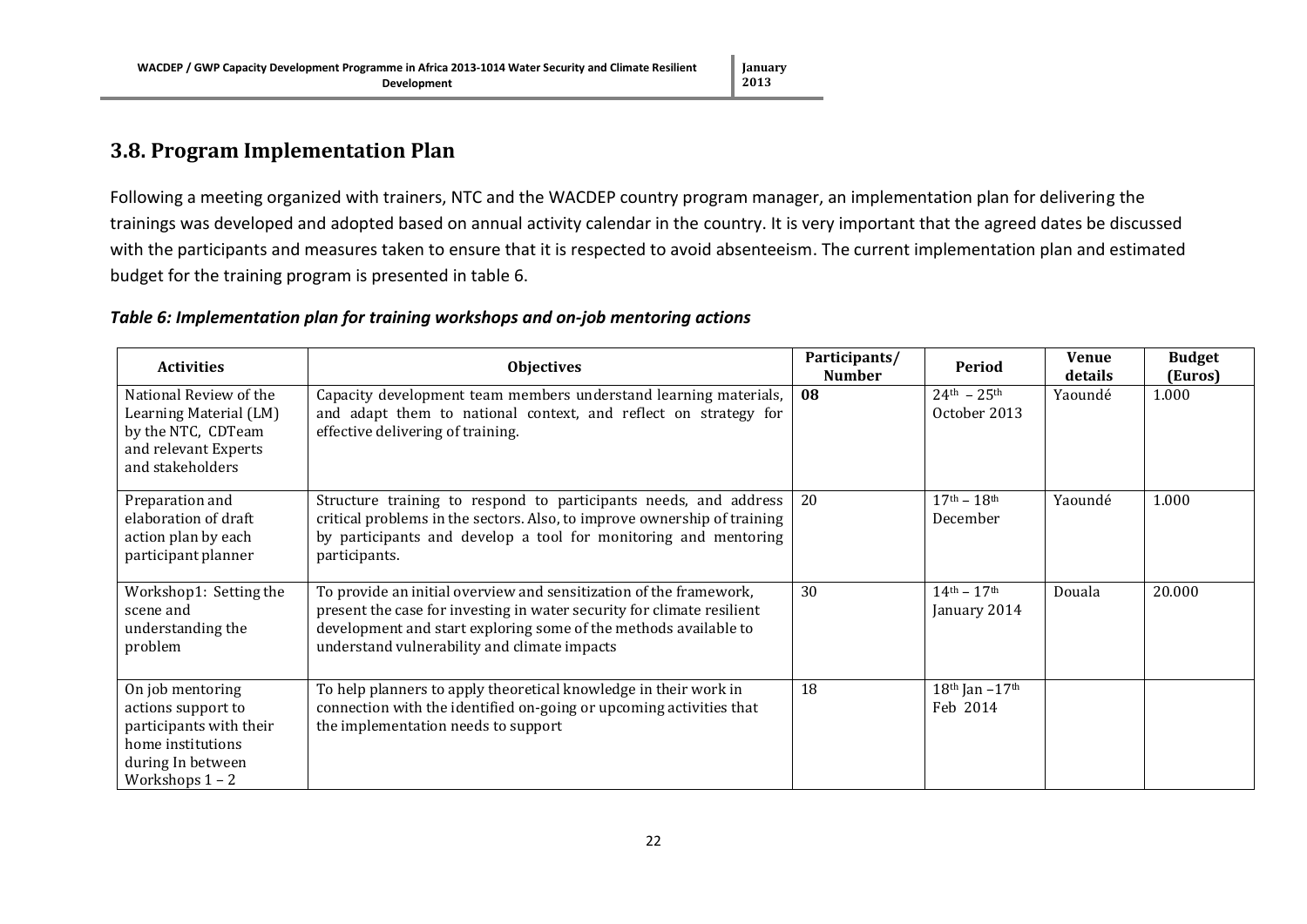**January 2013**

|                                                                                                                                | <b>Total</b>                                                                                                                                                                                                                                                                                 |          |                                                           |         | 84.000 |
|--------------------------------------------------------------------------------------------------------------------------------|----------------------------------------------------------------------------------------------------------------------------------------------------------------------------------------------------------------------------------------------------------------------------------------------|----------|-----------------------------------------------------------|---------|--------|
| Workshop 5:<br>Wrap up, lessons<br>learned                                                                                     | Wrap up the training program; review activities, outcomes, actual<br>learning taking place etc.                                                                                                                                                                                              | 30       | $22^{nd} - 24^{th}$<br>October 2014                       | Douala  | 20.000 |
| On job mentoring<br>actions support to<br>participants with their<br>home institutions<br>during In between<br>Workshops $4-5$ | To help planners to apply theoretical knowledge in their work in<br>connection with the identified on-going or upcoming activities that<br>the implementation needs to support                                                                                                               |          | 7 <sup>th</sup> Aug-21 <sup>st</sup><br>Oct 2014          |         |        |
| Workshop 4:<br>Monitoring and moving<br>forwards and<br>introduction to the<br>framework                                       | To highlight the importance of an effective M& $E$ framework in<br>assessing the value that applying the framework has added, and<br>provide feedback for future iterations and applications, amongst<br>participating Strategic Decision Makers, the content and value of the<br>Framework. | 25<br>18 | $5th - 7th$<br>August 2014                                | Bamenda | 14.000 |
| On job mentoring<br>actions support to<br>participants with their<br>home institutions<br>during In between<br>Workshops 3 - 4 | To help planners to apply theoretical knowledge in their work in<br>connection with the identified on-going or upcoming activities that<br>the implementation needs to support                                                                                                               | 18       | 26th April -<br>4 <sup>th</sup> Aug 2014                  |         |        |
| Workshop 3:<br>Delivering solutions                                                                                            | To highlight to participants the financing strategies for the portfolio<br>of initial no/low regret investment identified at workshop 2 and in<br>intervening period, explain how these can be integrated into<br>existing development planning processes                                    | 25       | $22^{nd} - 25^{th}$<br>April 2014                         | Limbe   | 14.000 |
| On job mentoring<br>actions support to<br>participants with their<br>home institutions<br>during In between<br>Workshops 2 - 3 | To help planners to apply theoretical knowledge in their work in<br>connection with the identified on-going or upcoming activities that<br>the implementation needs to support                                                                                                               | 18       | $21$ <sup>st</sup> Feb - $21$ <sup>st</sup><br>April 2014 |         |        |
| Workshop 2:<br>Identifying and<br>appraising solutions                                                                         | To help participants to develop a balanced portfolio of investment<br>options that enhance water security for climate resilient growth and<br>development, to prioritize no/low regret options and to make a case<br>clear economic for investment                                           | 25       | $18^{th} - 21^{st}$<br>February<br>2014                   | Kribi   | 14.000 |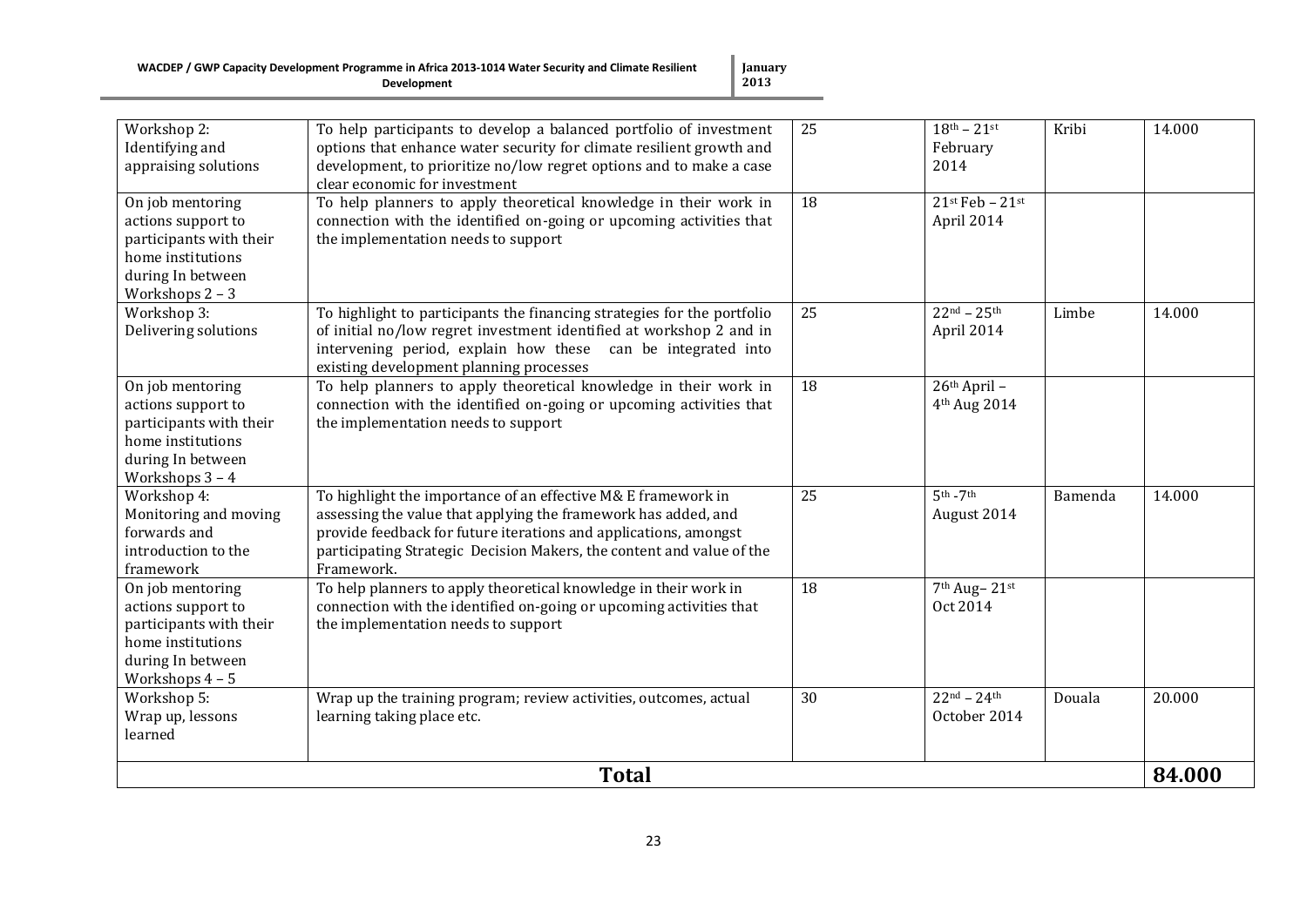## <span id="page-23-0"></span>**3.9. Participants planners action plans**

In collaboration with the capacity development team members and the WACDEP country Program Manager, a two day working session will be organized with the participants (planners) to discuss and develop their action plans during the training cycle. Each capacity development team member will be assigned four or five participants to work with, while the National Training Coordinator will be responsible for facilitating the meeting and providing guidance.

It is envisage that prior to this meeting, a standard model for the content of participant action plans will be developed and shared with the participants.

## <span id="page-23-1"></span>**3.10. Timeline, activities and responsibilities**

The overall training plan from October 2013 to December 2014 is presented in the table 7. This is a transformation of the implementation plan presented in the table 6.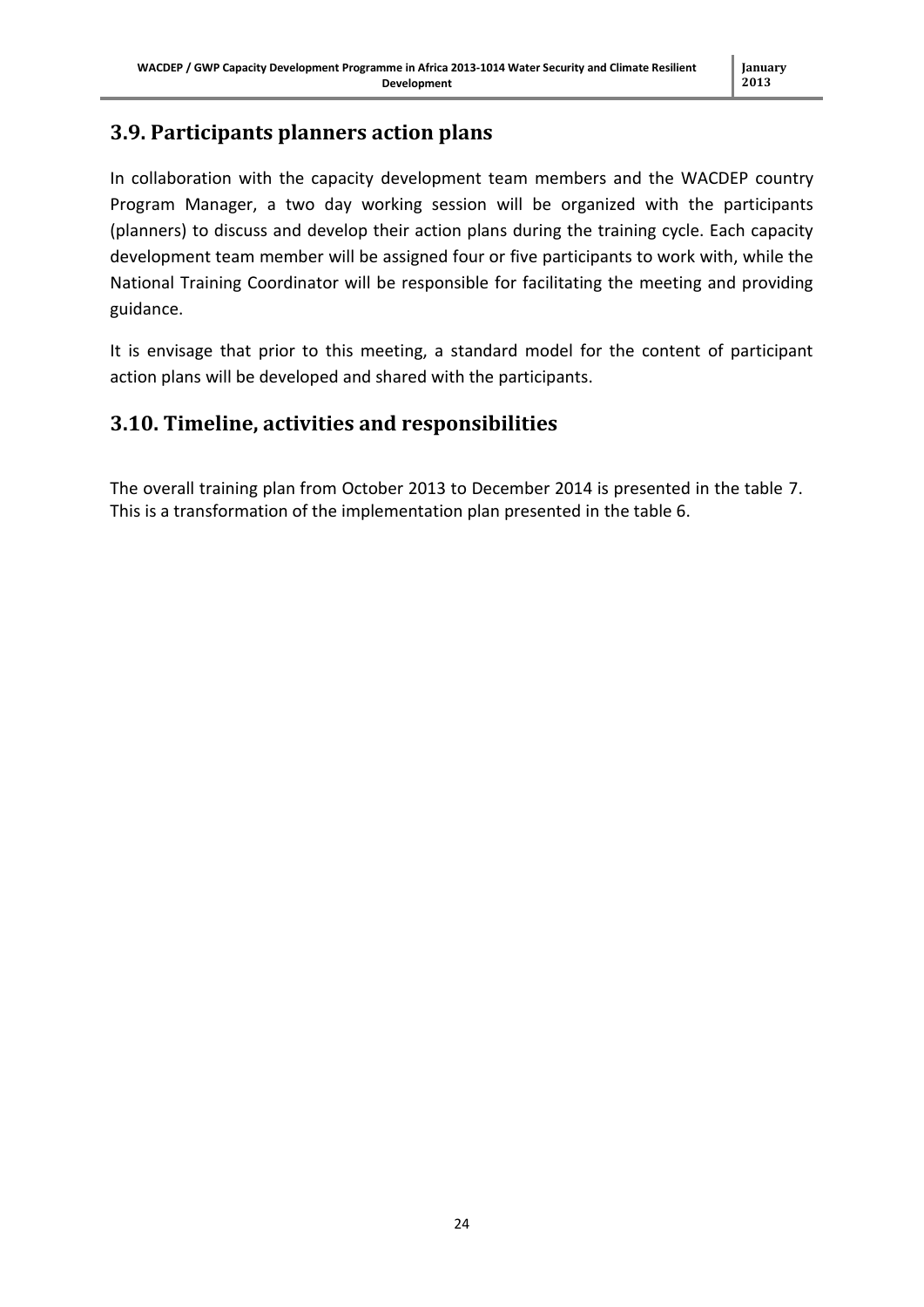#### *Table 7: Implementation Timeline and Responsibilities*

|                                                                                                                             |                       | Period        |             |   |   |             |   |   |   |  |  |   |   |             |             |   | <b>Collaborators</b>   |                                                                                             |
|-----------------------------------------------------------------------------------------------------------------------------|-----------------------|---------------|-------------|---|---|-------------|---|---|---|--|--|---|---|-------------|-------------|---|------------------------|---------------------------------------------------------------------------------------------|
| <b>Activities</b>                                                                                                           | <b>Sub-activities</b> | 2013          |             |   |   | 2014        |   |   |   |  |  |   |   | Responsible |             |   |                        |                                                                                             |
| National Review of the<br>Learning Material (LM) by<br>the NTC, CDTeam and<br>relevant Experts and<br>stakeholders          |                       | $\bf{0}$<br>X | $\mathbf N$ | D |   | F           | M | A | M |  |  | A | S | $\bf{0}$    | $\mathbf N$ | D | <b>NTC</b>             | Program<br>Country<br>Manager, Capacity<br>Development Team<br>members                      |
| Preparation and<br>elaboration of draft action<br>plan by each participant<br>planner                                       |                       |               |             | X |   |             |   |   |   |  |  |   |   |             |             |   | <b>NTC</b>             | Country<br>Program<br>CDTeam<br>Manager,<br>members,<br>Participants<br>(planners)          |
| Workshop1: Setting the<br>scene and understanding<br>the problem                                                            |                       |               |             |   | X |             |   |   |   |  |  |   |   |             |             |   | NTC,<br>CDTeam         | <b>WACDEP Country</b><br>Program<br>Manager, Country<br>Water<br>Partnership<br>Secretariat |
| On job mentoring actions<br>support to participants<br>with their home<br>institutions during In<br>between Workshops 1 - 2 |                       |               |             |   | X | X           |   |   |   |  |  |   |   |             |             |   | CD Team,<br><b>NTC</b> | Participants<br>(planners,<br>decision makers)                                              |
| Workshop 2: Identifying<br>and appraising solutions                                                                         |                       |               |             |   |   | $\mathbf X$ |   |   |   |  |  |   |   |             |             |   | NTC.<br>CDTeam         | <b>WACDEP Country</b><br>Program<br>Manager, Country<br>Water<br>Partnership<br>Secretariat |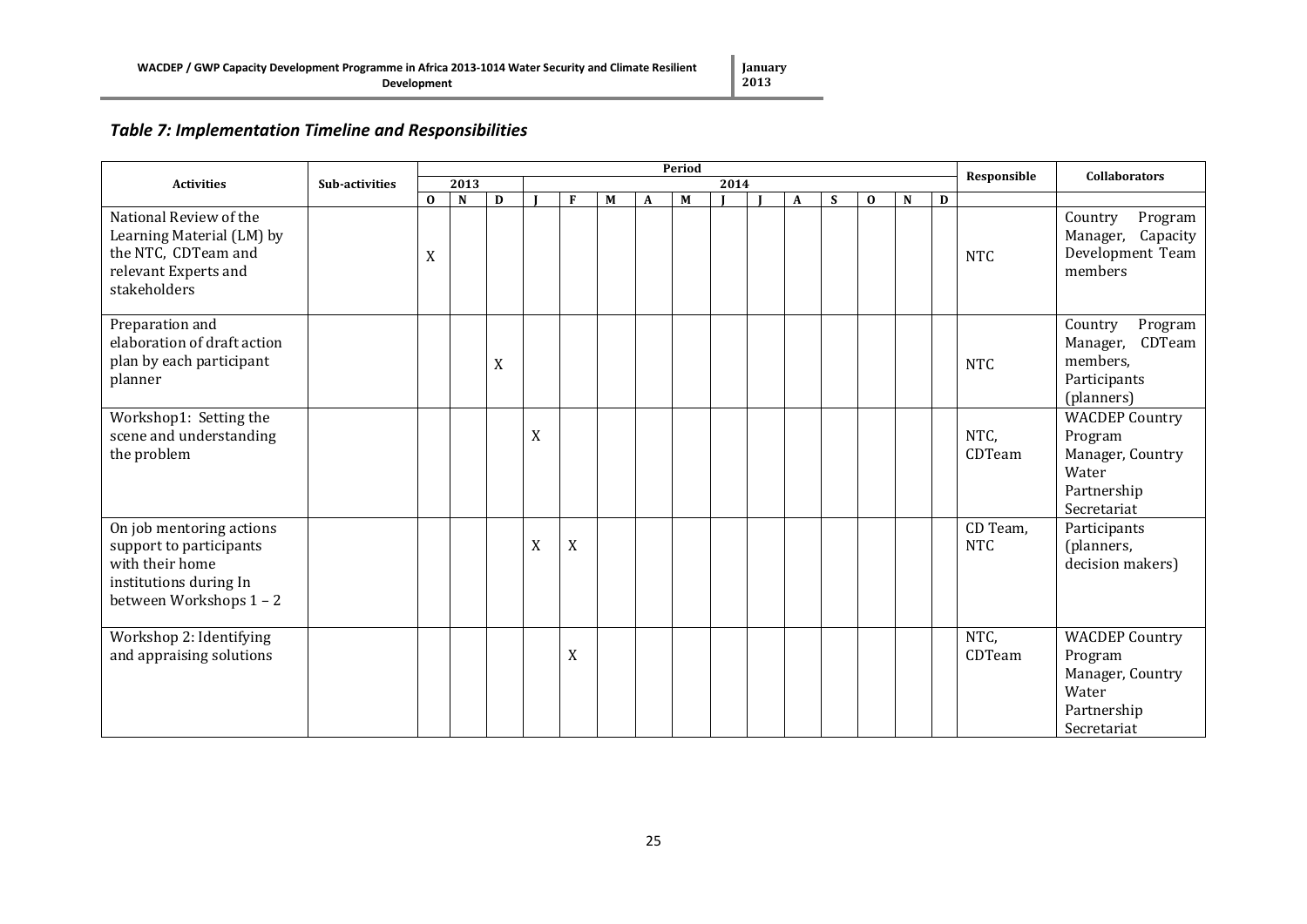|  |  |  |  | WACDEP / GWP Capacity Development Programme in Africa 2013-1014 Water Security and Climate Resilient |  |
|--|--|--|--|------------------------------------------------------------------------------------------------------|--|
|  |  |  |  |                                                                                                      |  |

**Development**

**January 2013**

| On job mentoring actions<br>support to participants<br>with their home<br>institutions during In<br>between Workshops 2 - 3 |  |  | X | X | $\mathbf X$ |                  |             |             |             |             |             | CDTeam,<br><b>NTC</b> | Participants<br>(planners,<br>decision makers)                                              |
|-----------------------------------------------------------------------------------------------------------------------------|--|--|---|---|-------------|------------------|-------------|-------------|-------------|-------------|-------------|-----------------------|---------------------------------------------------------------------------------------------|
| Workshop 3: Delivering<br>solutions                                                                                         |  |  |   |   | $\mathbf X$ |                  |             |             |             |             |             | NTC,<br>CDTeam        | <b>WACDEP Country</b><br>Program<br>Manager, Country<br>Water<br>Partnership<br>Secretariat |
| On job mentoring actions<br>support to participants<br>with their home<br>institutions during In<br>between Workshops 3 - 4 |  |  |   |   | X           | $\boldsymbol{X}$ | $\mathbf X$ | $\mathbf X$ | $\mathbf X$ |             |             | CDTeam,<br><b>NTC</b> | Participants<br>(planners,<br>decision makers)                                              |
| Workshop 4: Monitoring<br>and moving forwards and<br>introduction to the<br>framework                                       |  |  |   |   |             |                  |             |             | $\mathbf X$ |             |             | NTC,<br>CDTeam        | <b>WACDEP Country</b><br>Program<br>Manager, Country<br>Water<br>Partnership<br>Secretariat |
| On job mentoring actions<br>support to participants<br>with their home<br>institutions during In<br>between Workshops 4 - 5 |  |  |   |   |             |                  |             |             | $\mathbf X$ | $\mathbf X$ | $\mathbf X$ | CDTeam,<br><b>NTC</b> | Participants<br>(planners,<br>decision makers)                                              |
| Workshop 5: Wrap up,<br>lessons learned                                                                                     |  |  |   |   |             |                  |             |             |             |             | X           | NTC,<br>CDTeam        | <b>WACDEP Country</b><br>Program<br>Manager, Country<br>Water<br>Partnership<br>Secretariat |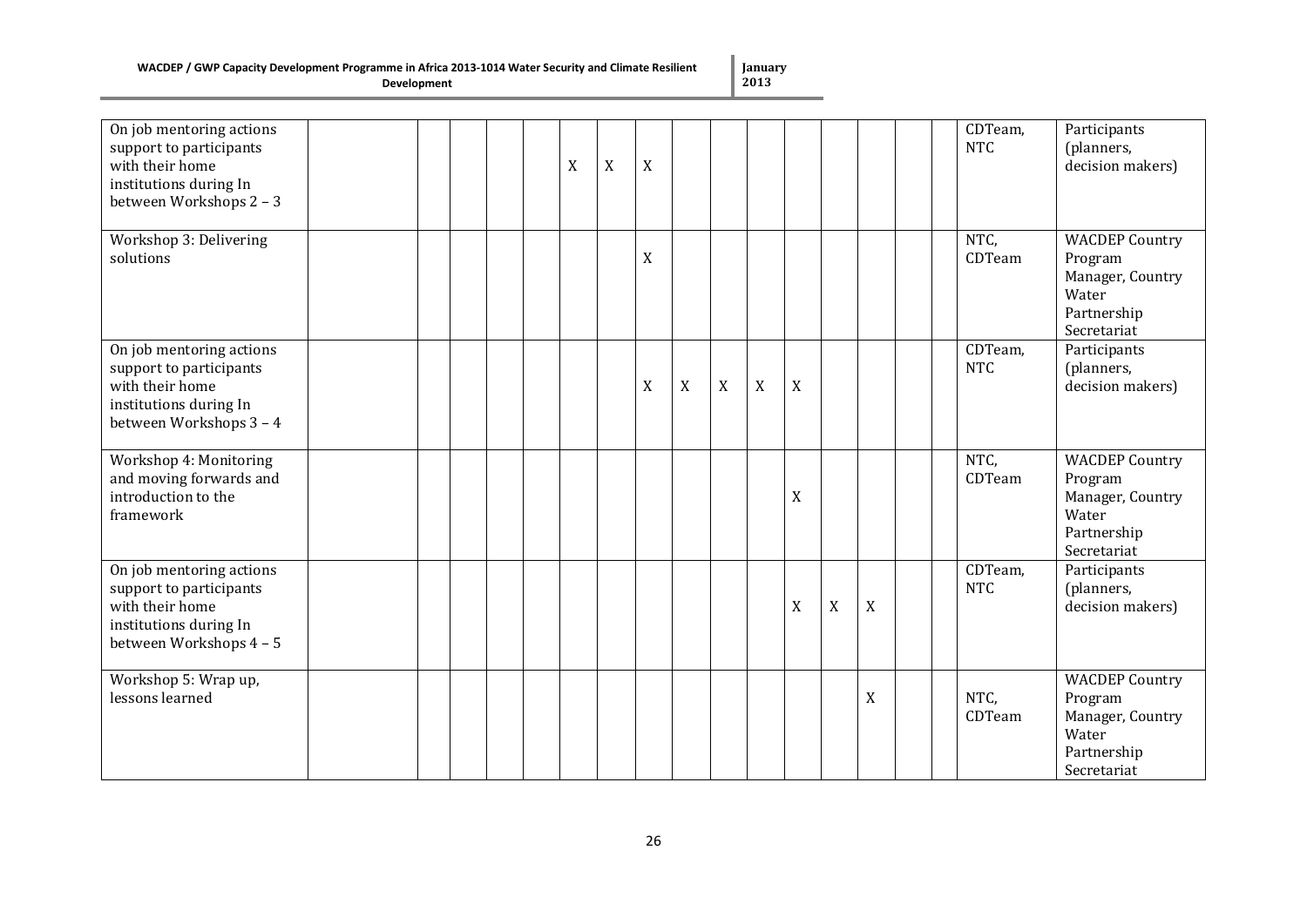#### <span id="page-26-0"></span>**3.11. Quality assurance, monitoring and evaluation system**

Quality management will be a major challenge in this program as participants for two major reasons:

- Trainers are part-time consultants who are already engaged full time with other activities and institutions;
- Participants are principally civil servants designated by their respective institutions and whose level of motivation for learning climate and water issues is not clear.

Moreover, the long duration of the program, and the importance of consistency make is crucially important to develop and design continuous monitoring tools for program implementation.

The NTC and Capacity development team have structured the monitoring and evaluation activities at various levels:

#### **Individual Level**

End of course diplomas will be awarded to the participants (planners). The receipt of diplomas will be dependent on the performance of each participant (planner) in the two or three home assignments that they will be given during the training.

An award will be previewed for the best trainer. The winner will be chosen based on an evaluation of each capacity development team member by the participants (planners). The evaluation tool will be developed by the NTC , who will also manage the evaluation process.

#### **Workshop level**

A final workshop report will be prepared at the end of each training. This will be based on the terms of reference for the workshop, and the outcomes of daily evaluation meetings carried out with the capacity development team members. The daily evaluation meetings will principally look at progress towards workshop objectives, and strategies to improve quality of expected outputs of the workshop.

During each workshop, the level of participation (physical presence) of the designated planners will be analyzed and presented, and an end of workshop evaluation will be carried out with the participants (planners) regularly. The workshop evaluation tool will also address issues of administration and general organization.

#### **Program Level**

At the program level, it is envisaged to elaborate an end of program report that will be based on the different workshop reports, and the individual evaluations carried out. Moreover, the NTC will hold a side meeting with participants (decision makers) to discuss their assessment of the program. Thus, during the fifth workshop, at least half a day will be dedicated to program evaluation by participants (planners and decision makers), and capacity development team members.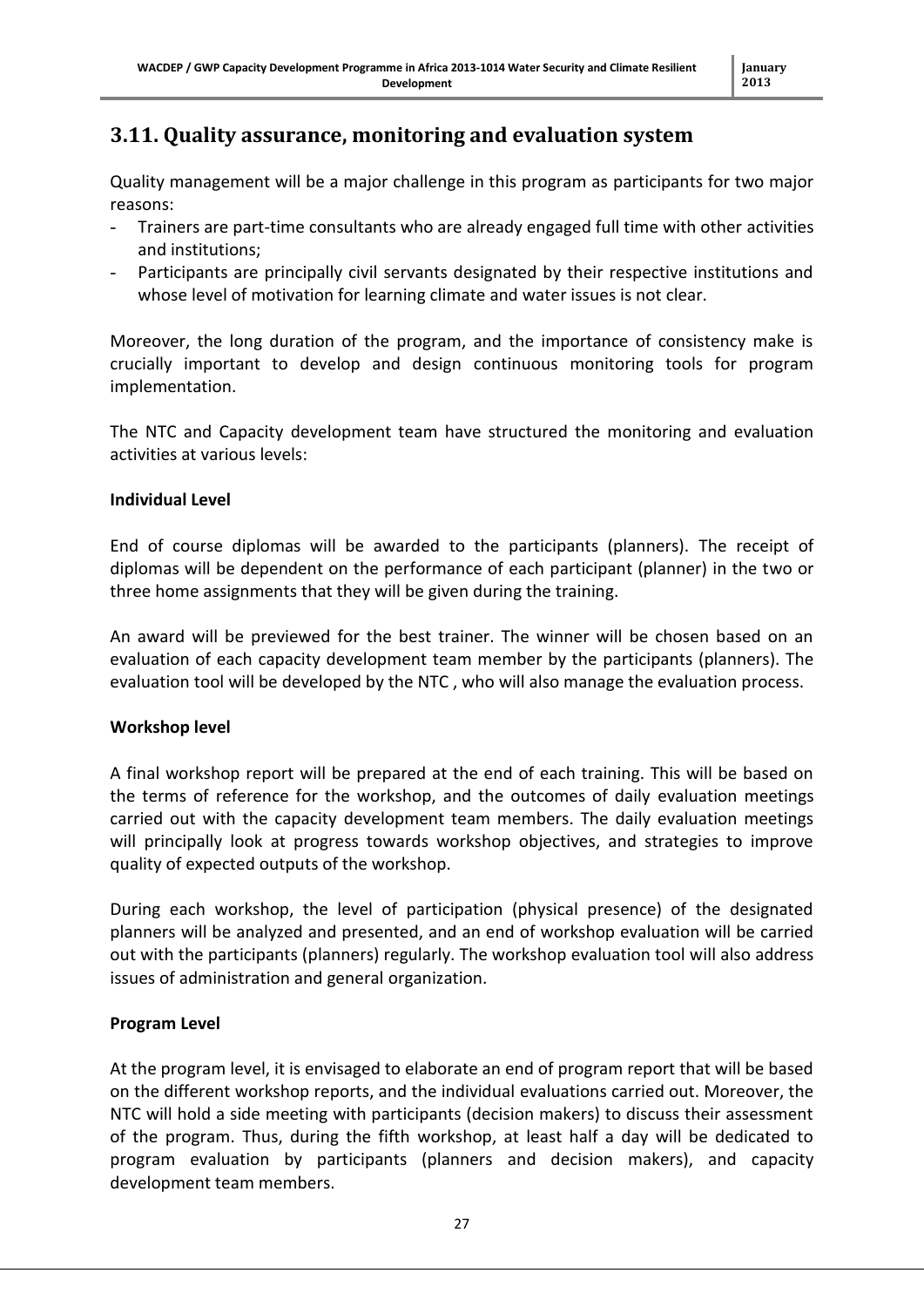## <span id="page-27-0"></span>**CONCLUSION**

Although done quite rapidly, the capacity needs assessment at national and Regional levels draws a portrait of the existing situation in terms of capacities and stakeholders involved in addressing *water security and climate resilience development*.

It is clear that the needs are enormous as the capacity of both the institutions and the individuals within the institutions are very weak with respect to water security and climate resilient development. To be productive during this training program, especially with respect to monitoring and evaluation, it is strongly recommended that a facilitator or facilitation team be recruited to facilitate the five workshops.

According to UNDP/MINEPDED (2012), it is important that capacity development in environment related fields like water and climate change consider and involve key coordinating stakeholders like the presidency, the prime ministry, the ministries in charge of finance and economic planning, and the special council support fund, FEICOM.

Finally, the assessment demonstrates clearly that the important and key role of leadership and coordination in the areas of water security and climate change will need to be given special attention during the implementation of capacity development activities.

It is important to note that the success of the training program does not only depend on the knowledge and skills of the trainers (teachers), but also on the quality of the instructional material and the motivation of the participants or their readiness to learn.